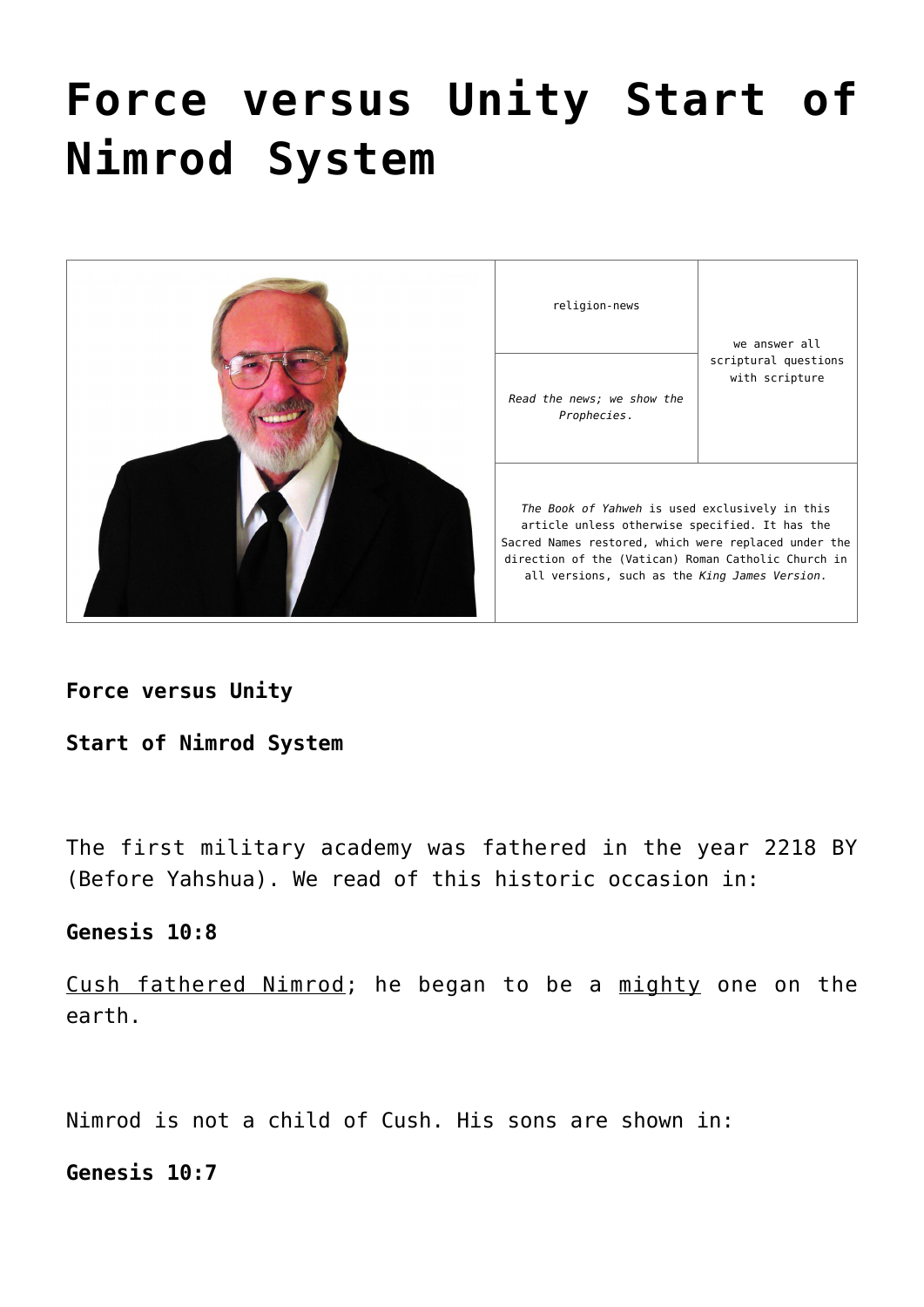The sons of Cush *were* Seba, Havilah, Sabtah, Raamah, and Sabtechah; and the sons of Raamah were Sheba and Dedan.

Cush's children are clearly shown in that verse.

**Genesis 10:8** doesn't show a child but rather, a mighty system of force and terror. The word **mighty** in this verse comes from the Hebrew word **gibbowr** or the shortened form **gibbor** and means *mighty man, strong man* or *strong warrior, strong soldier*.

The word **roman** also means *strong soldier*.

**Genesis 10:8** shows that Cush actually fathered a military academy that trained soldiers to fight for the kings, and they became tyrants. The very beginning of this military school brought confusion.

Notice:

## **Genesis 10:10**

And the beginning of his kingdom was Babel, Erech, Accad, and all of them in the land of Shinar; *that is, Babylon.*

The Hebrew word translated **kingdom** simply means *dominion*, which means *power to rule*. This 'power to rule' caught on quickly, and its confusion spread to all cities and settlements.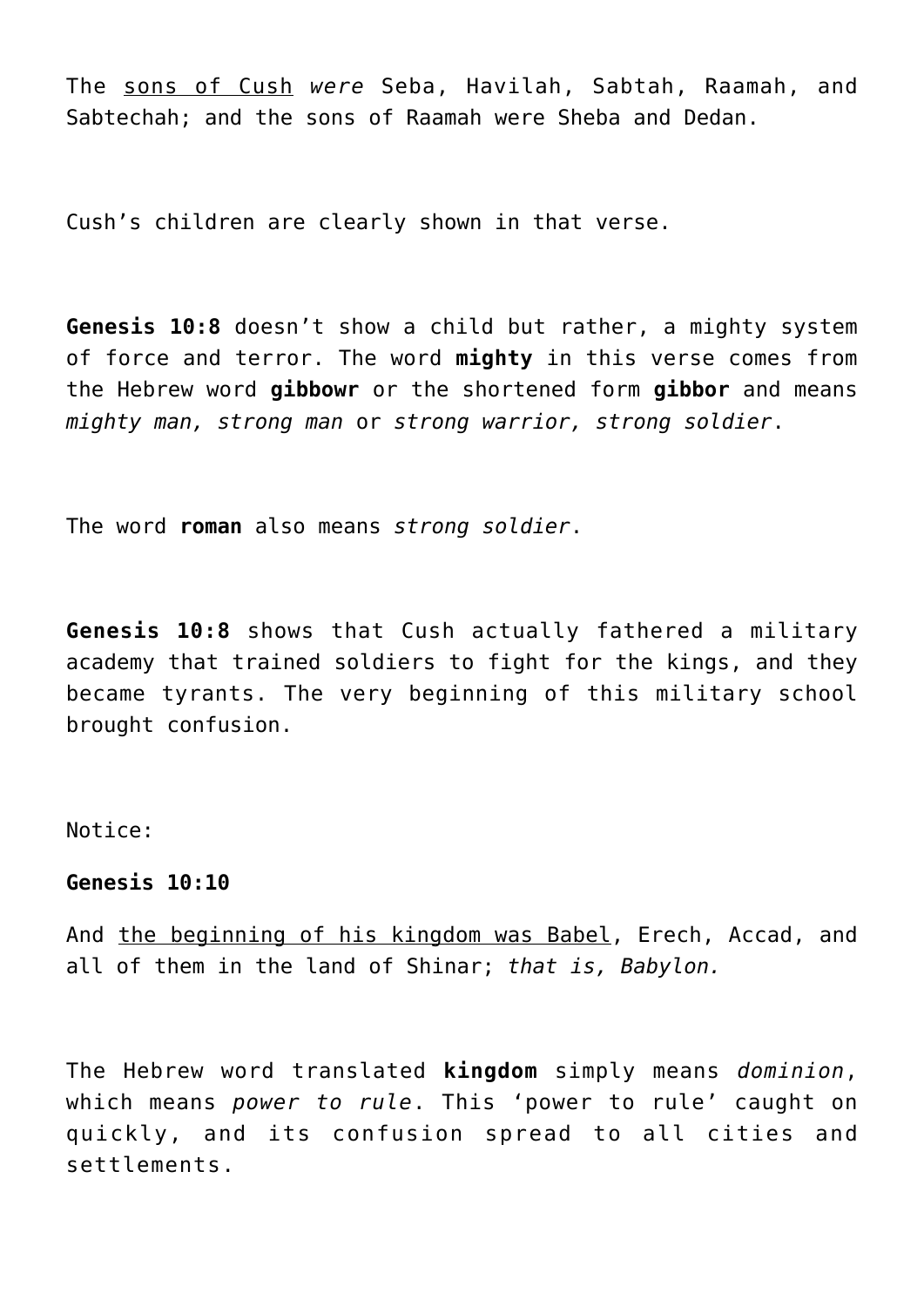Notice the word **babel** in **Genesis 10:10**, it means *confusion*. The following insert is from *Strongest Strong's Exhaustive Concordance*:

 $\pmb{\times}$ 

Confusion means disorder, and even bewilderment. Bewilder means to confuse hopelessly.

The same Nimrod military academy has spread to every nation. We see in this generation, every nation rushing military to and fro trying to save the oil and other wealth. The current wars were started by the U.S. around the River Euphrates in that fourth part of the earth (Middle East).

Compare:

# **Revelation 6:3-6**

3 And when He had opened the second seal, I heard the second creature say: Come and see.

4 And there went out another horse *that was* red; and *power* was granted to him who sat upon it to take peace from the earth, and that they should kill one another; and there was given to him a great sword.

5 And when He had opened the third seal, I heard the third creature say: Come and see. And I looked, and behold, a black horse; and he who sat on it had a pair of scales in his hand.

6 And I heard a voice in the midst of the four living creatures, saying: A measure of wheat for a penny, and three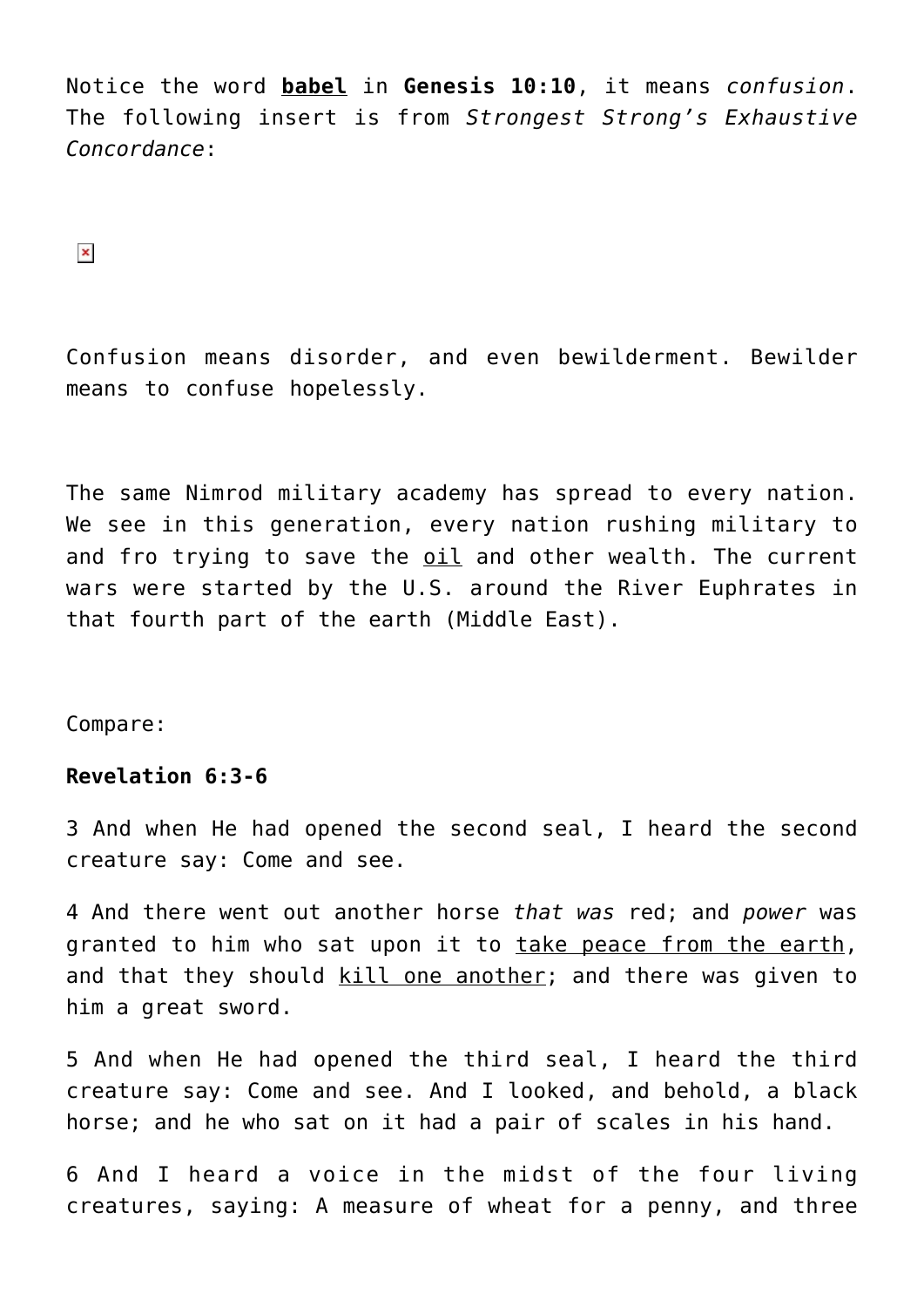measures of barley for a penny; and *see* you do not hurt the oil and the wine.

#### **Revelation 9:13-15**

13 And the Last Malak sounded, and I heard a voice from the four horns of the golden altar which is before Yahweh,

14 Saying to the Last Malak which had the trumpet: Loose the four messengers who are bound for the great River Euphrates!

15 And the four messengers were loosed, which were prepared for an hour, and a day, and a moon; *month,* and a year, in order to slay the third part of men.

Read **Genesis 10:10** again and notice that from the very beginning this teaching of 'rule by force' brought forth confusion. As the system spread, so did the confusion.

The Cush military academy of building armies to force—take by force, rule by force—started in the year 2218 BY. We are now in the year 2018 AY (After Yahshua). Four thousand years later, and I ask you to think, what has rule by force accomplished? The armies are bigger, more expensive and more dangerous than any other time in history. The confusion and deception are also worse than ever, just as the Prophecies foretold.

This same system has now brought forth nuclear bombs that can and will darken the sun and burn the earth in one hour, in this generation. That Prophecy is written in *The Book of Yahweh* and all versions of *The Book of Yahweh*, such as the *King James Version*.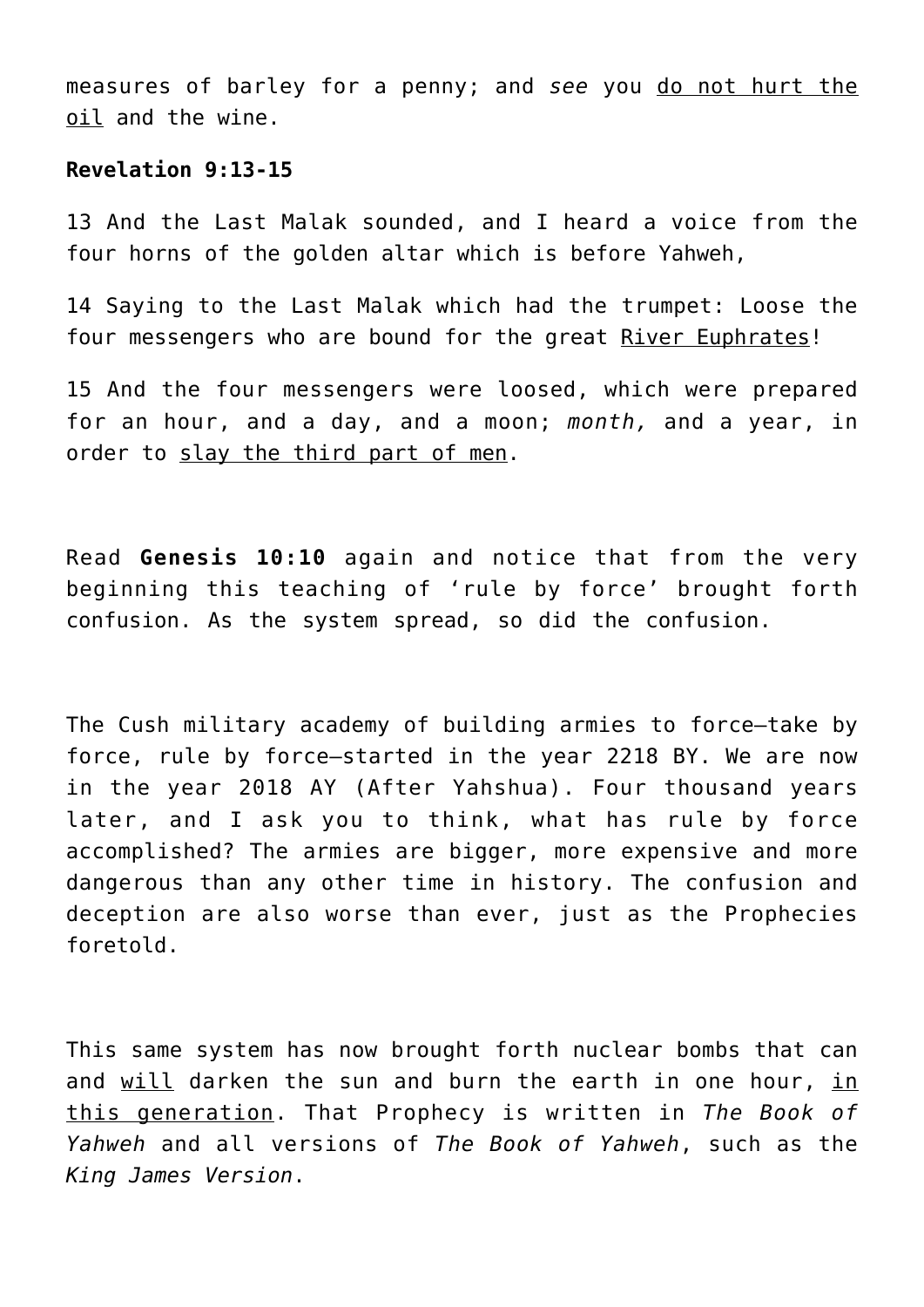## **That History**

We are shown in *The Book of Yahweh*, in **I Samuyl**, the sons of Abraham who exited Egypt, having been trained in the Coptic Catholic religion—Nimrod system. Mitzraim, in **Genesis 10:13**, is Egypt. Their kings used the force of arms to try to force the people into compliance with their God worship and the many houses of their Gods.

Mosheh brought the twelve tribes—about 3 million people—out of Egypt in the year 1491 BY (BY means Before Yahshua).

Yahweh gave them His Laws with the warning that breaking those Laws, as the Coptic Catholics do, is what brought all the diseases upon Egypt, which the twelve tribes also suffered for 400 years in Egypt. This history is found in the first five Books of *The Book of Yahweh*, as well as the versions.

**Coptic** means *Egyptian*. **Catholic** means *universal*, meaning they worship all Gods. **Worship** means *serve* in both Hebrew and Greek.

The Sacred Scriptures say you belong to whom you obey.

#### **Romans 6:16**

Do you not know that to whom you yield yourselves as servants to obey, his servants you are whom you obey-whether of sin, *which leads* to death, or *of* obedience, *which leads* to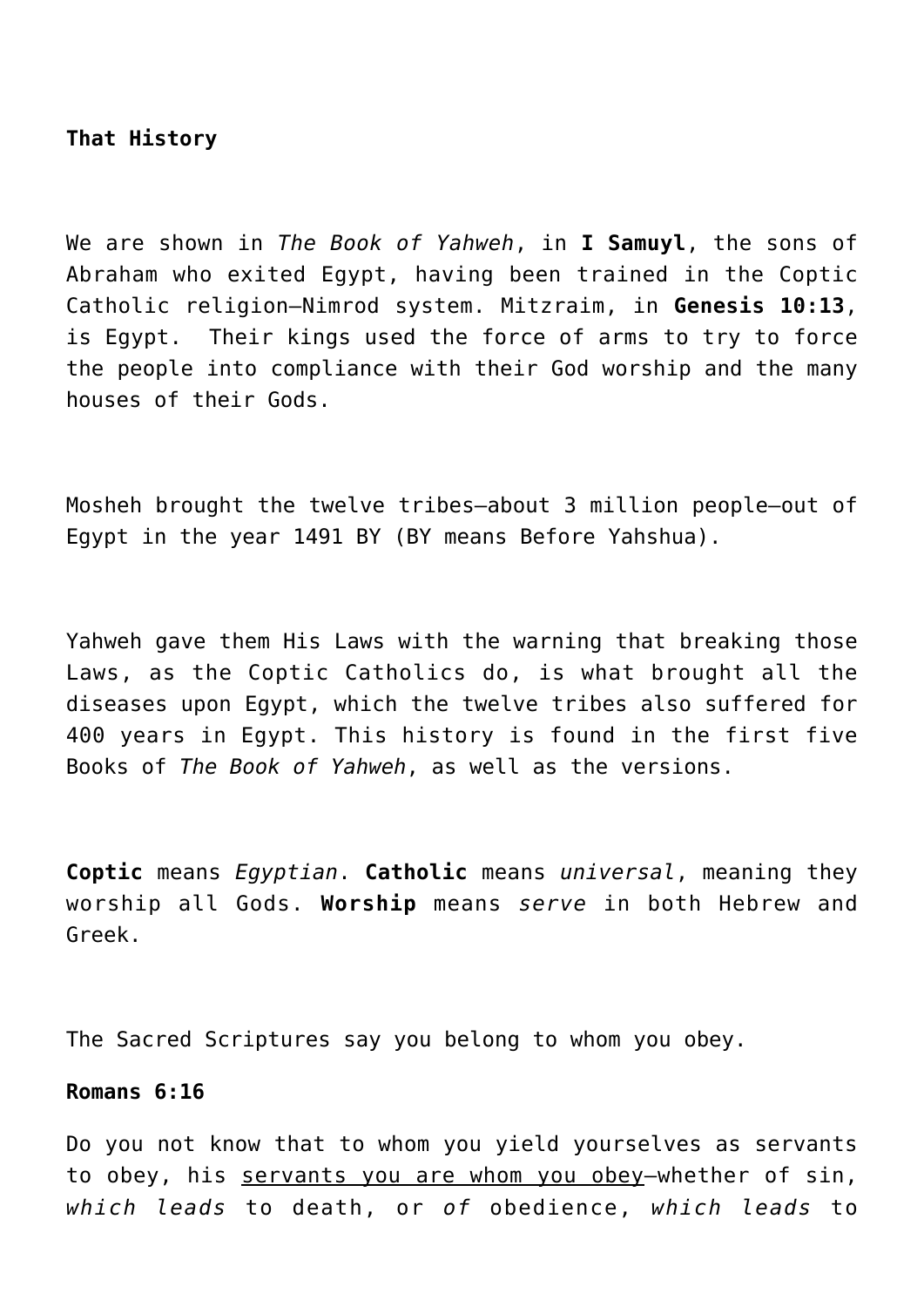## Righteousness?

Yahweh gave Instruction to mankind in the beginning. His Instructions were taken lightly as men became more prone to God worship. **Genesis** shows they obeyed Satan rather than Yahweh, as the 4,199 religions do.

Read this:

#### **Genesis 3:1-5**

1 Now the serpent was more subtle *and* crafty than any beast of the field which Yahweh had made. And she said to the woman; Has Yahweh indeed said: You shall not eat of every tree of the garden?

2 And the woman said to the serpent; We may eat the fruit of the trees of the garden;

3 But of the fruit of the tree which *is* in the midst of the garden, Yahweh has said: You shall not eat it, nor shall you touch it, or you will die.

4 And the serpent said to the woman; You will not surely die.

5 For He knows that in the day you eat of it, your eyes will be opened, and you will be as Gods (elohim), knowing Righteousness and <u>evil.</u>

Remember, you belong to whom you obey. **Genesis 3:5** shows that mankind obeyed Satan and became evil as the Gods.

Compare: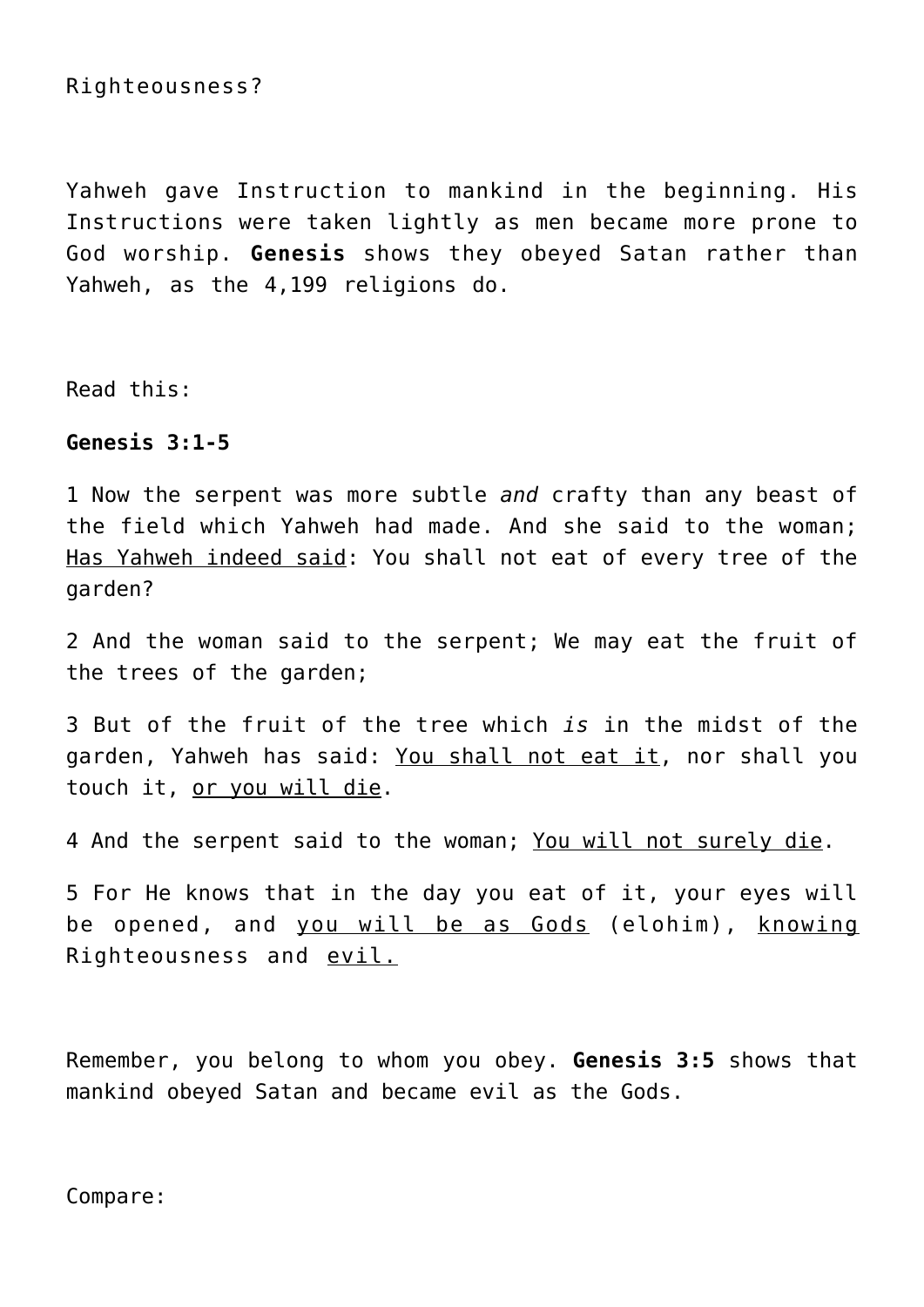# **I Yahchanan 3:4, 7-8, 10**

4 Whoever commits sin, transgresses also the Laws; for sin is the transgression of the Laws.

7 Little children, let no man deceive you; he who practices Righteousness is Righteous, just as He is Righteous.

8 He who practices sin is of the devil, for the devil has sinned from the beginning. For this purpose the Son of Yahweh was manifested; that He might destroy the works of the devil.

10 In this the Children of Yahweh and the children of the devil are manifest. Whoever does not practice Righteousness is not of Yahweh, and he does not love his neighbor!

**Verse 8:** the 4,199 religions practicing war and all other sins, belong to Satan, not Yahweh. Yahweh is never identified as a God.

Compare also:

## **Yechetzqyah 18:24**

But when the Righteous turns away from his Righteousness and commits iniquity, and does according to all the abominations that the wicked *man* does—should he live? All his Righteousness that he has done will not be mentioned *in his behalf.* In his trespass that he has trespassed, and in his sin that he has sinned, in them he will die.

Compare too:

# **Isayah 59:1-2**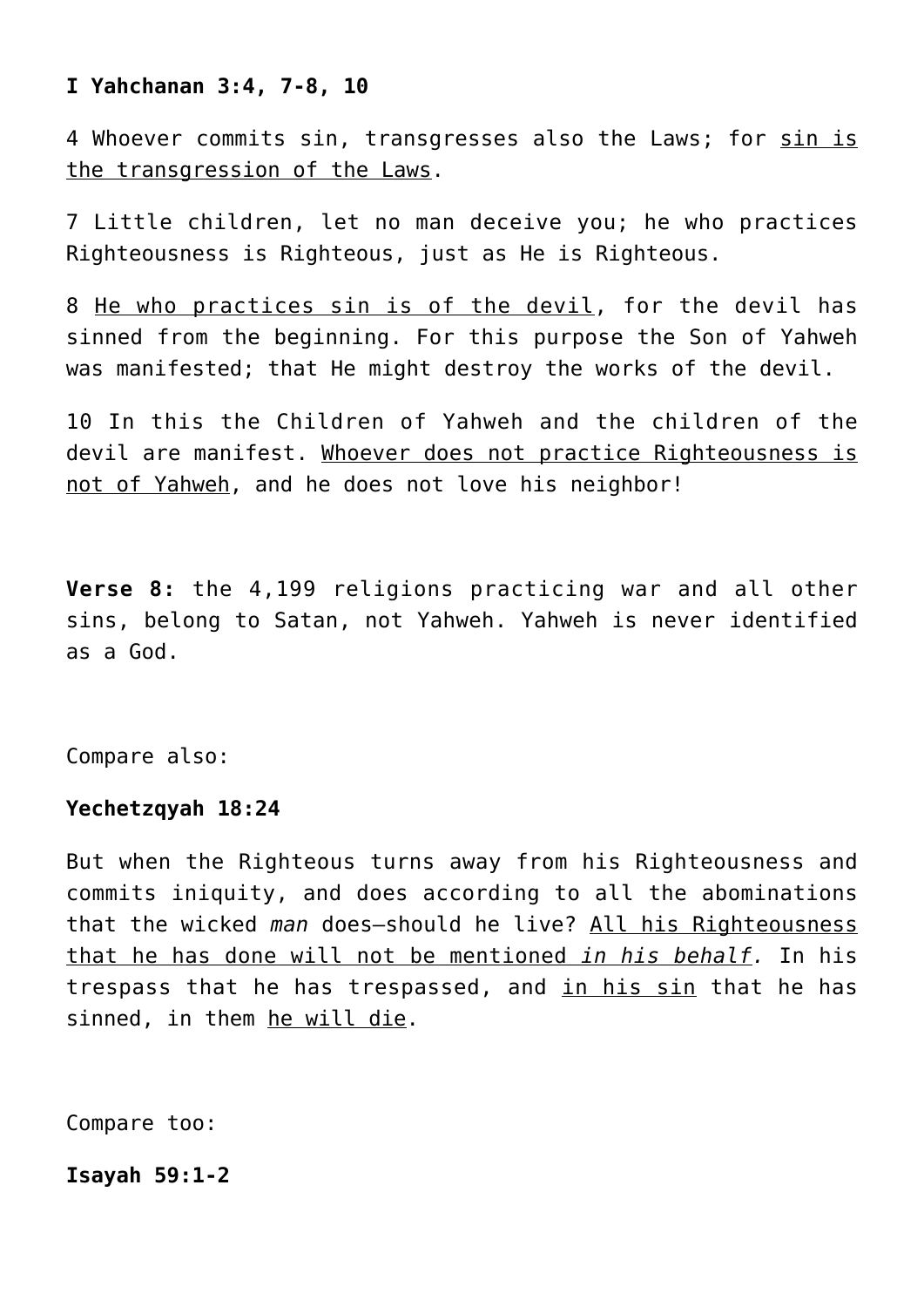1 Behold, Yahweh's Hand is not shortened, that it cannot save; nor His Ear heavy, that it cannot hear.

2 But your *own* iniquities have separated you from your Father; and your *own* sins have *caused Him* to hide *His* face from you, so He will not listen.

Adam, Eve and Cain turned from the Righteousness of Yahweh. As **Isayah 59:1-2** shows, that cut them off from Yahweh and Life.

**Genesis 3:6-7, 22**

6 So when the woman saw that the tree *was* desirable for food, that it *was* pleasant to the eyes, and a tree desirable to make *one* wise, she took of its fruit and ate. She also gave to her husband with her, and he ate.

7 Then the eyes of both of them were opened, and they realized that they had sinned; they had violated Yahweh's Laws. *Because* they had not kept Yahweh's Laws, they were afraid.

22 Then Yahweh said: Behold, the man has become like one *who has* begun to know Righteousness and evil. And now, he must not be allowed to put out his hand and also take of the Tree of Life, and eat, and live forever.

Evil as the Gods brings the Nimrod military academies and schools of training in force for war—continual war.

#### **Genesis 4:1-4, 11-13**

1 Now Adam knew Eve his wife, and she conceived and bore Cain, and *she* said; I have brought forth a man with the help of Yahweh.

2 Then she bore again; this time his brother Abel *was born.*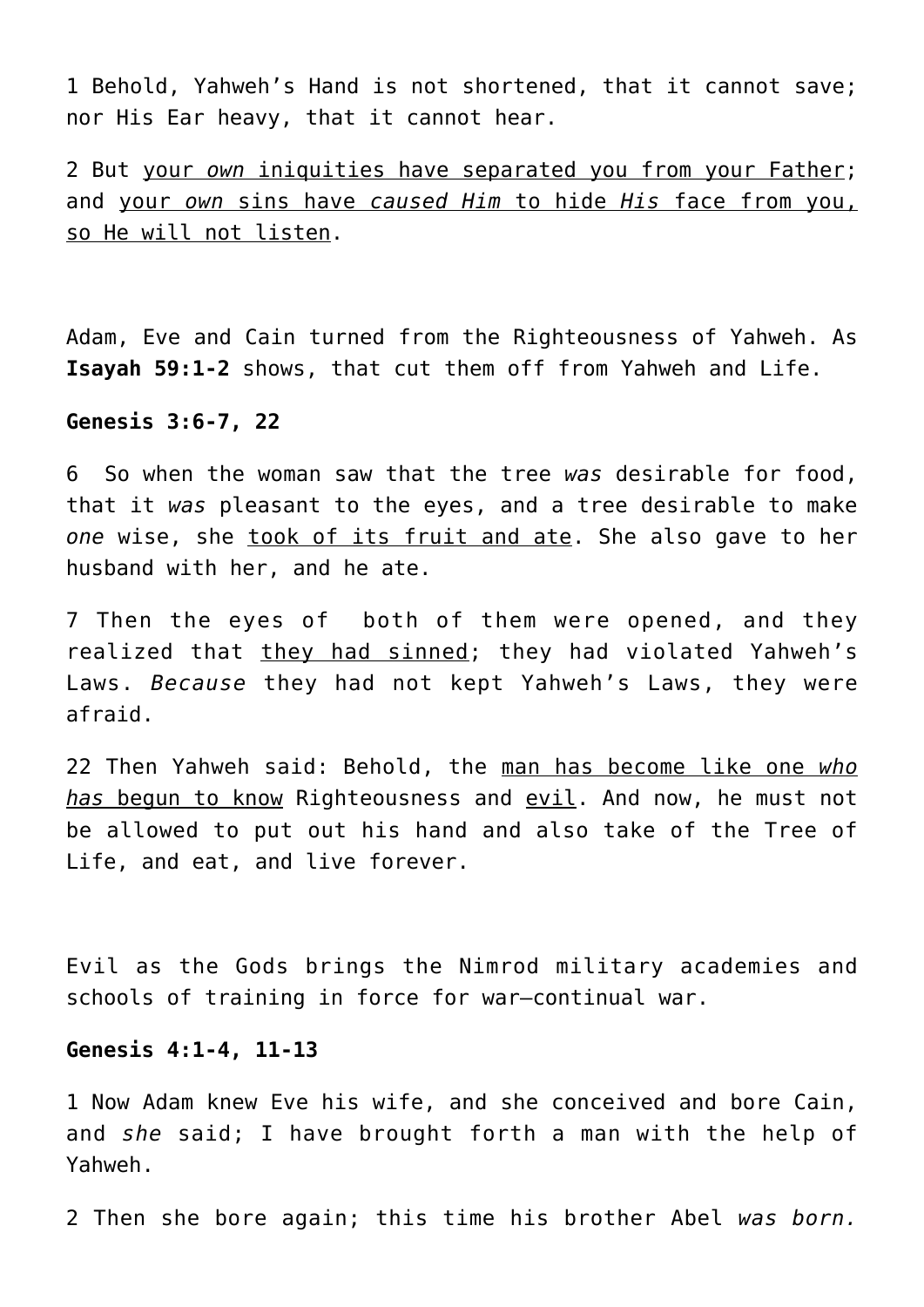Now Abel was a keeper of sheep, but Cain was a tiller of the ground.

3 And on one of Yahweh's Sabbaths, it came to pass that Cain brought an offering of the fruit of the ground to Yahweh;

4 And Abel, *besides bringing his offering of the fruit of the ground,* also brought *a sacrifice* of the firstlings of his flock and of their fat. And Yahweh honored Abel and his offerings;

11 So now, you *are* cursed from the earth which has opened its mouth to receive your brother's blood from your hand.

12 When you work the soil, it shall no longer yield its strength to you. You shall be a fugitive, and you will be ever searching for peace on the earth.

13 And Cain said to Yahweh; My consequences *are* greater than I can bear!

14 Surely You have driven me out this day from the face of the ground; I shall not be seen by Your Face. I shall be a fugitive and a vagabond on the earth, for there shall be continual war, vengeance, and retaliation.

**In the Last Days,**

**This Generation**

The Savior, Yahshua Messiah, said the nations and religions would be the same as in the days of Noah, and they are. They have nuclear bombs that burn to prove their hatred for each other.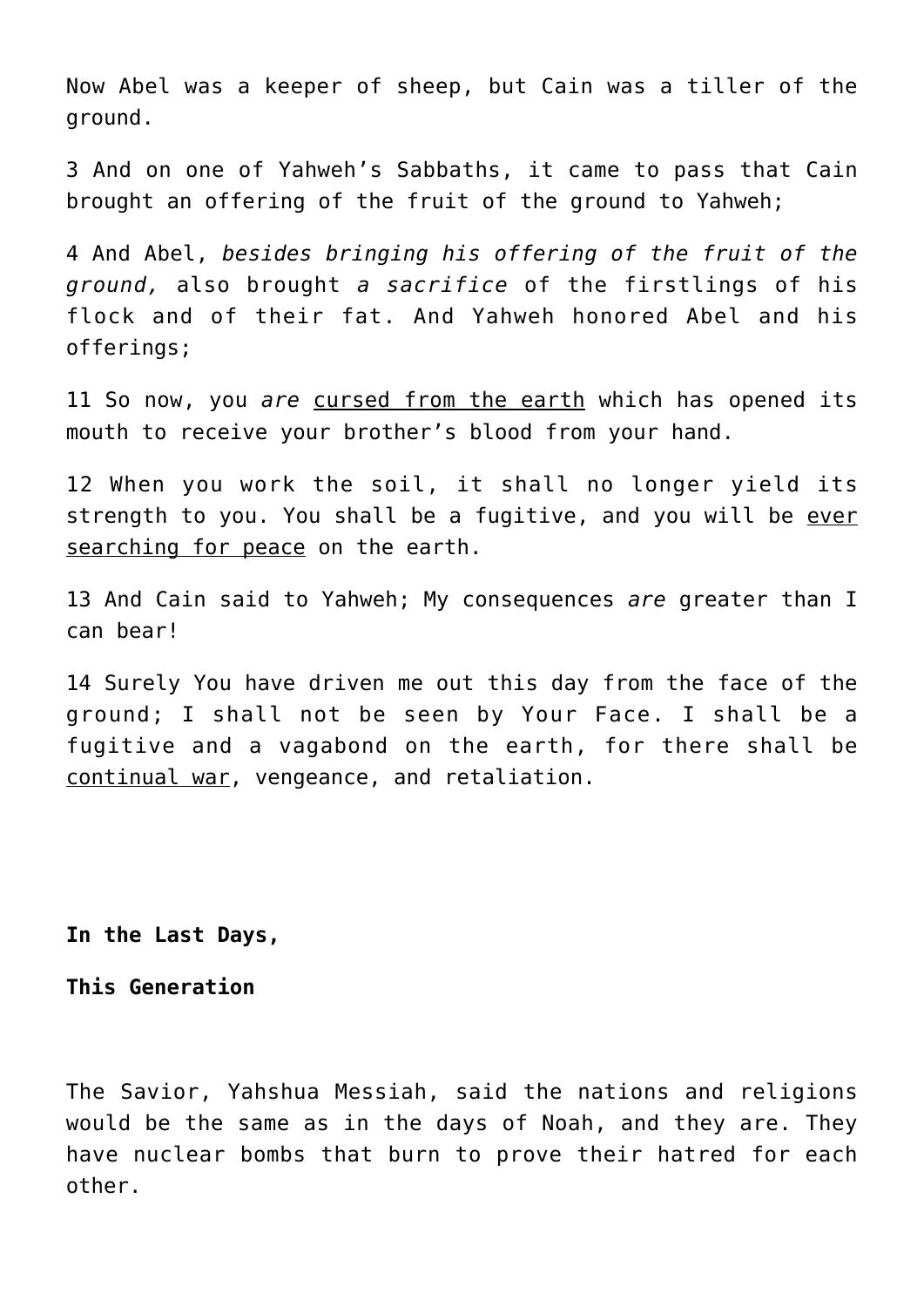#### **Mattithyah 24:21-22, 29, 33-34, 37-39**

21 For then will be Great Tribulation, such as has not come to pass since the beginning of the world to this time—no, nor ever will be.

22 And unless those days were shortened, there would no flesh be saved; but for the Elect's sake, those days will be shortened.

29 Immediately, *but* after the *Great* Tribulation of those days will the sun be darkened, and the moon will not give her light, and the stars will fall from heaven, and the powers of the heavens will be shaken.

33 In the same way, when you see all these things, know that *His coming and The End of the Ages* are near, at the very door.

34 Truly I say to you: That generation will not pass *away,* until all these things are fulfilled.

37 But just as the days of Noah *were,* so will also be the coming of the Son of Man;

38 For just as in those days before the flood they were eating and drinking, marrying while giving in marriage, until the day that Noah went into the ark,

39 And did not know until the flood came and swept them all away. So also will be the coming of the Son of Man.

Remember, as the days of Noah.

## **Genesis 6:5, 11-12**

5 Then Yahweh saw that the wickedness of man *was* great in the earth, and every intent of the thoughts of *man's* heart *was* only evil, continually.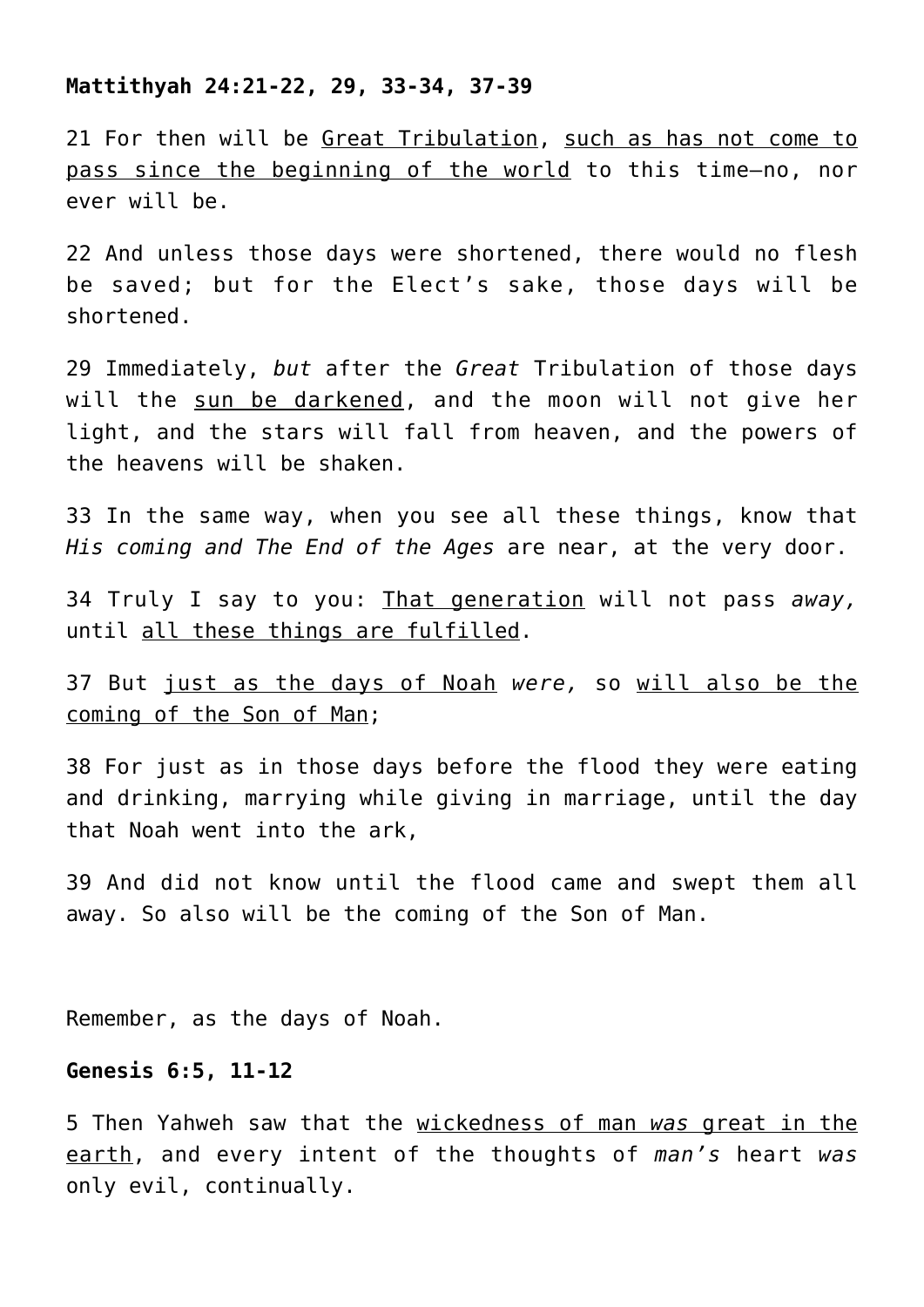11 All life also was corrupt before Yahweh, and all life was filled with violence.

12 So Yahweh looked upon all life, and indeed it was corrupt; for all mankind had corrupted their; *all life's,* way on the earth.

**The Cause!**

Read the Savior's Words and beleive. There are many false religions. The houses of the Gods are many. In fact, 4,199 religions worship Gods. They're evil as the Gods (**Gen. 3:5**), and forceful as the Gods.

The twelve tribes' leaders said to Yahweh's Prophet:

## **I Samuyl 8:4-8**

4 Then all the elders of Israyl gathered together and approached Samuyl when he was at Ramah,

5 Saying to him; You are old, and your sons do not walk in your ways. Appoint us a king to judge us; just like all the *other* nations.

6 But these things displeased Samuyl, *especially* when they said; Give us a king to judge us. Then Samuyl prayed to Yahweh.

7 Yahweh answered Samuyl, and said: Listen to all the words the people speak to you, for they have not rejected you; they have rejected Me, that I should not reign over them.

8 Just as they have done to Me from the day I brought them out of Egypt, to this very day, they are now doing to you-they are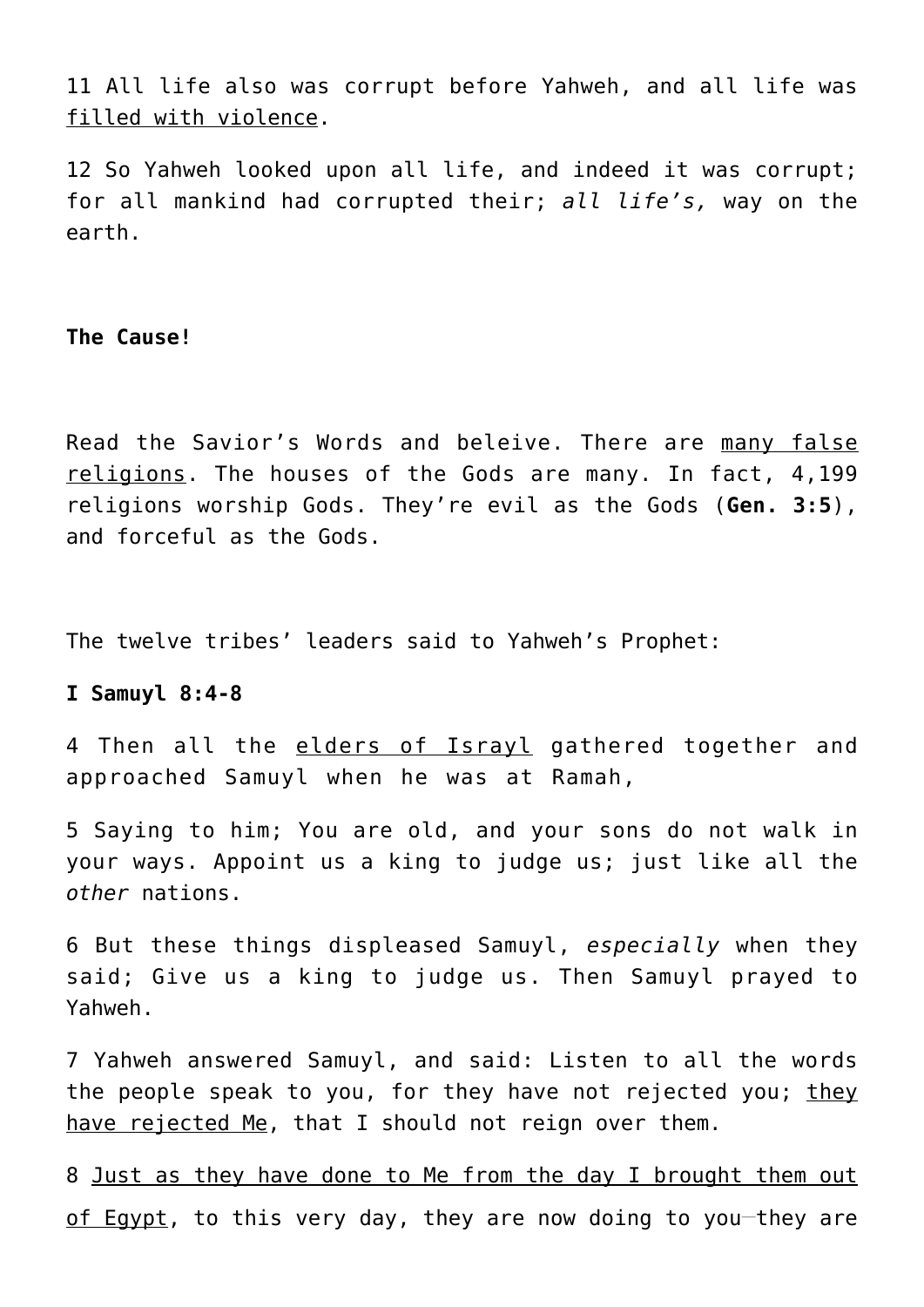forsaking Me in order to serve God(s); *elohim!*

The elders of Israyl brought the evil God worship—Coptic Catholic relgion—with them.

Compare:

## **Leviticus 18:1-3**

1 And Yahweh spoke to Mosheh, saying:

2 Speak to the children of Israyl and say to them; I *am* Yahweh your Father.

3 After the doings of the land of Egypt where you dwelt, shall you not do; and after the doings of the land of Canaan, where I am bringing you, shall you not do; neither shall you walk in their ordinances.

The Coptic Catholics worship all Gods. The Roman Catholics, as the Coptic Catholics, worship all Gods; they moved beyond Babylon to Rome.

Read this:

#### **Acts 7:33-43, 52**

33 Then Yahweh said to him: Take your sandals off your feet, for the place where you stand is holy ground.

34 I have most assuredly seen the affliction of My people who are in Egypt, and I have heard their groaning, and have come down to deliver them. So now come, I will send you into Egypt.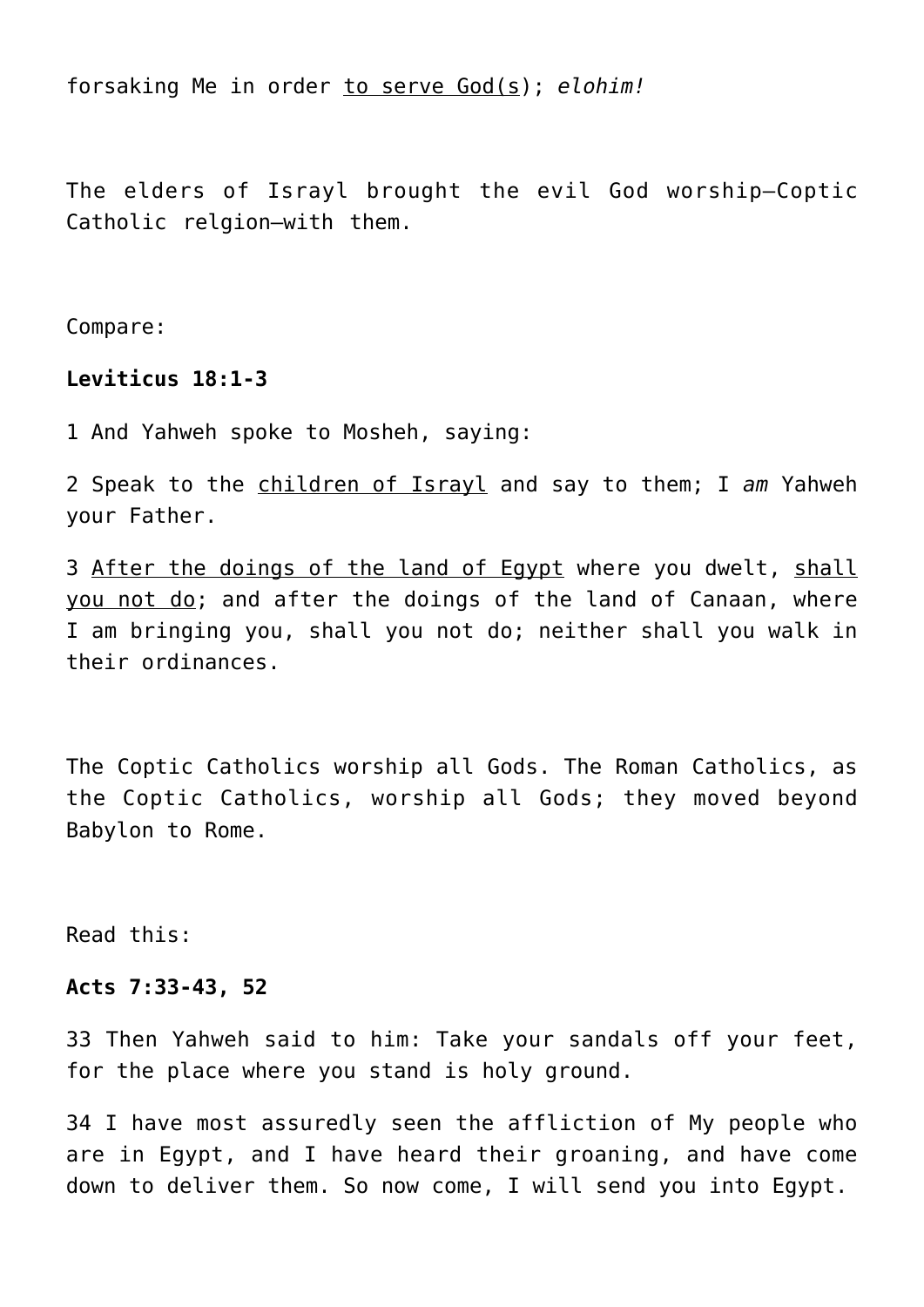35 This Mosheh whom they rejected, saying: Who made you a ruler and a judge? is the one Yahweh sent *to be* a ruler and a deliverer, by the hand of the malak who appeared to him in the bush.

36 He brought them out, after he had showed wonders and signs in the land of Egypt, and in the Red Sea, and in the wilderness forty years.

37 This is that Mosheh, who said to the children of Israyl: Yahweh your Father will raise up for you a Prophet like me, from your brothers. Him you will hear.

38 This is he, who was among the called out ones in the wilderness with the malak who spoke to him on Mount Sinai; and *with* our fathers, who received the Doctrine of Life to give to us,

39 Whom our fathers would not obey, but *they* rejected *him.* So in their hearts they turned back to Egypt,

40 Saying to Aaron: Make us Gods (elohim) to go before us. As for this Mosheh who brought us up out of Egypt, we do not know what has become of him.

41 And they made an image of a calf in those days, and offered sacrifice to the God (el), and rejoiced in the works of their own hands.

42 Then Yahweh turned, and gave them up to worship the host of heaven, *just* as it is written in The Book of Yahweh: Was it to Me you brought sacrifices and offerings in the wilderness forty years, O house of Israyl?

43 No! *But* you have lifted up the *idolatrous* temple of Molech; *your God (el),* and Chiun your star-God (el); *Saturn,* the star of your God (el) which you made for yourselves. And I will carry you away beyond Babylon.

52 Which of the Prophets have not your fathers persecuted? And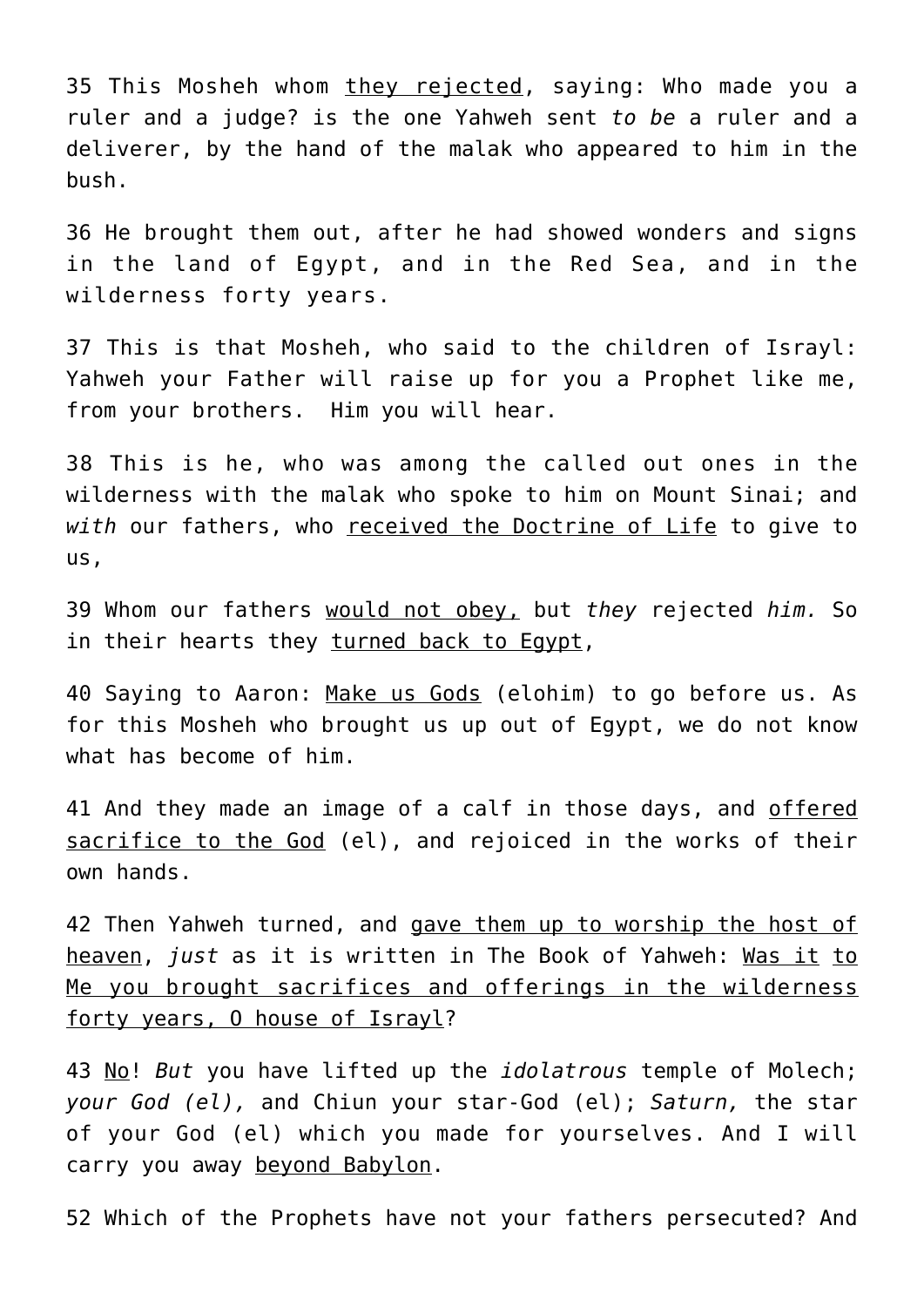they have slain those who foretold the coming of the Just One; of Whom you now have become the betrayers and murderers**—**

To whom was Stephen speaking?

**Verse 39:** Egypt? Coptic Catholic?

Where did they go? **Verse 43:** beyond Babylon to the seven hills where they still teach abominations.

#### **Revelation 17:1-7, 9**

1 And there came one of the seven malakim who had the seven bowls, and talked with me, saying to me: Come, I will show you the sentence of the great whore that sits upon many waters,

2 With whom the kings (religions) of the earth have committed fornication; *practiced idolatry: God worship (the worship of elohim),* and the inhabitants of the earth have been made drunk with the wine of her fornication.

3 So he carried me away in the Spirit into the *midst of* God worshipers (worshipers of Elohim); and I saw a woman sitting on a scarlet colored beast, full of names of blasphemy, having seven heads and ten horns.

4 And the woman was arrayed in purple and scarlet color, and decked with gold, and precious stones, and pearls, having a golden cup in her hand full of abominations and filthiness of her fornication.

5 And upon her head *was* a name written: Mystery Babylon the great, the mother of the harlots and of the abominations of the earth.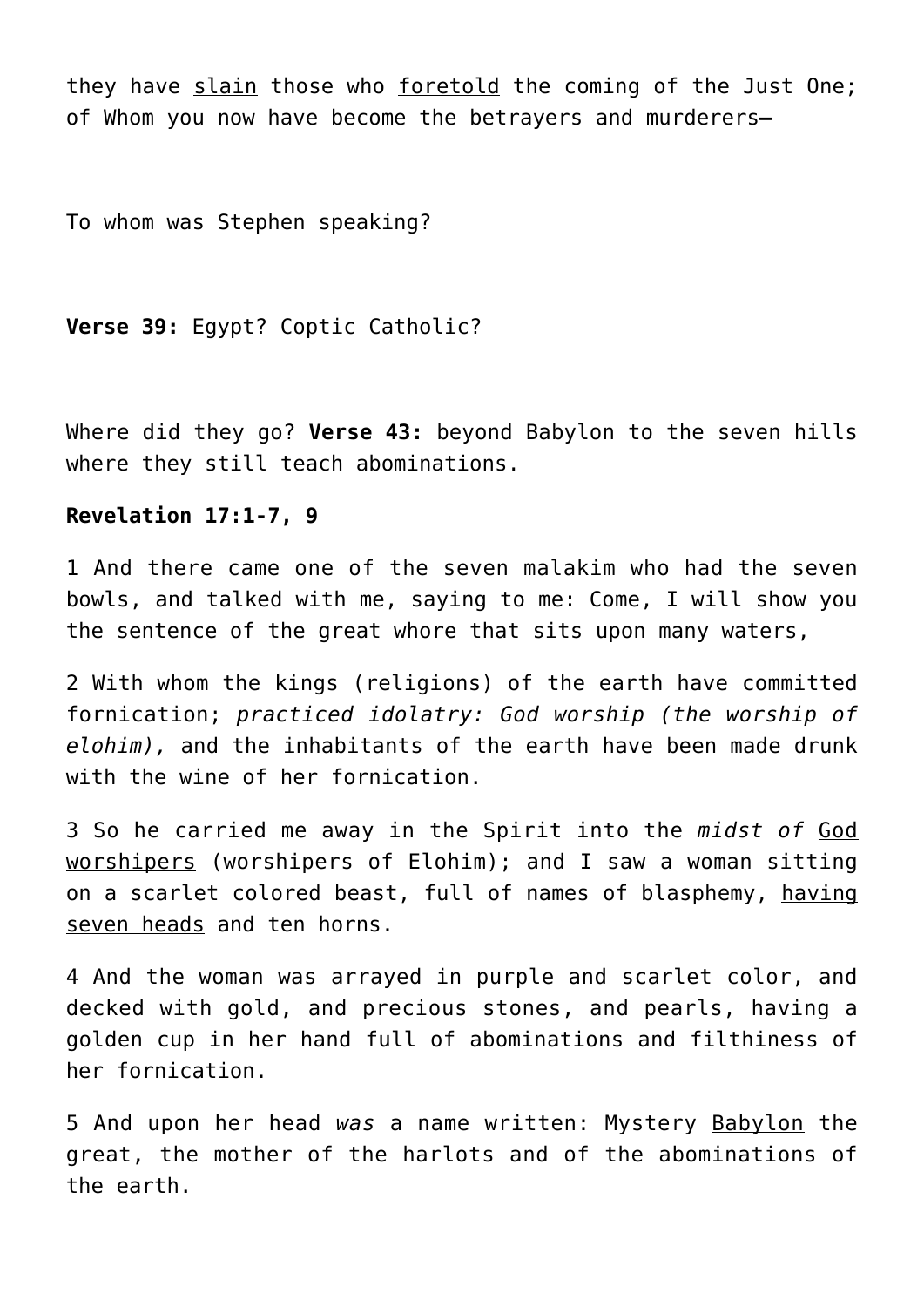6 And I saw the woman drunk with the blood of the Saints, and with the blood of the martyrs of Yahshua. And when I saw her, I wondered with great astonishment.

7 And the Messenger said to me: Why are you astonished? I will tell you the mystery of the woman, and of the beast that carries her, which has the seven heads and ten horns.

9 And here is the mind which has wisdom: The seven heads are seven hills on which the woman sits.

Seven mountains (hills)? Does the Roman Catholic Church sit on seven hills?

The *Basic Everyday Encyclopedia,* page 451, gives us the following information concerning these seven mountains (hills).

Rome…Traditionally founded 753 BC…built on 7 hills…

*Compton's Pictured Encyclopedia*, 1948, Volume 12, page 144, also tells us about the city of seven hills.

…the "City of Seven Hills." …the Capitoline, Palatine, Aventine, Quirinal, Viminal, Esquiline, and Caelian hills. …the seat of the papacy, the head of the great Roman Catholic Church.

Her sins—evil as the Gods.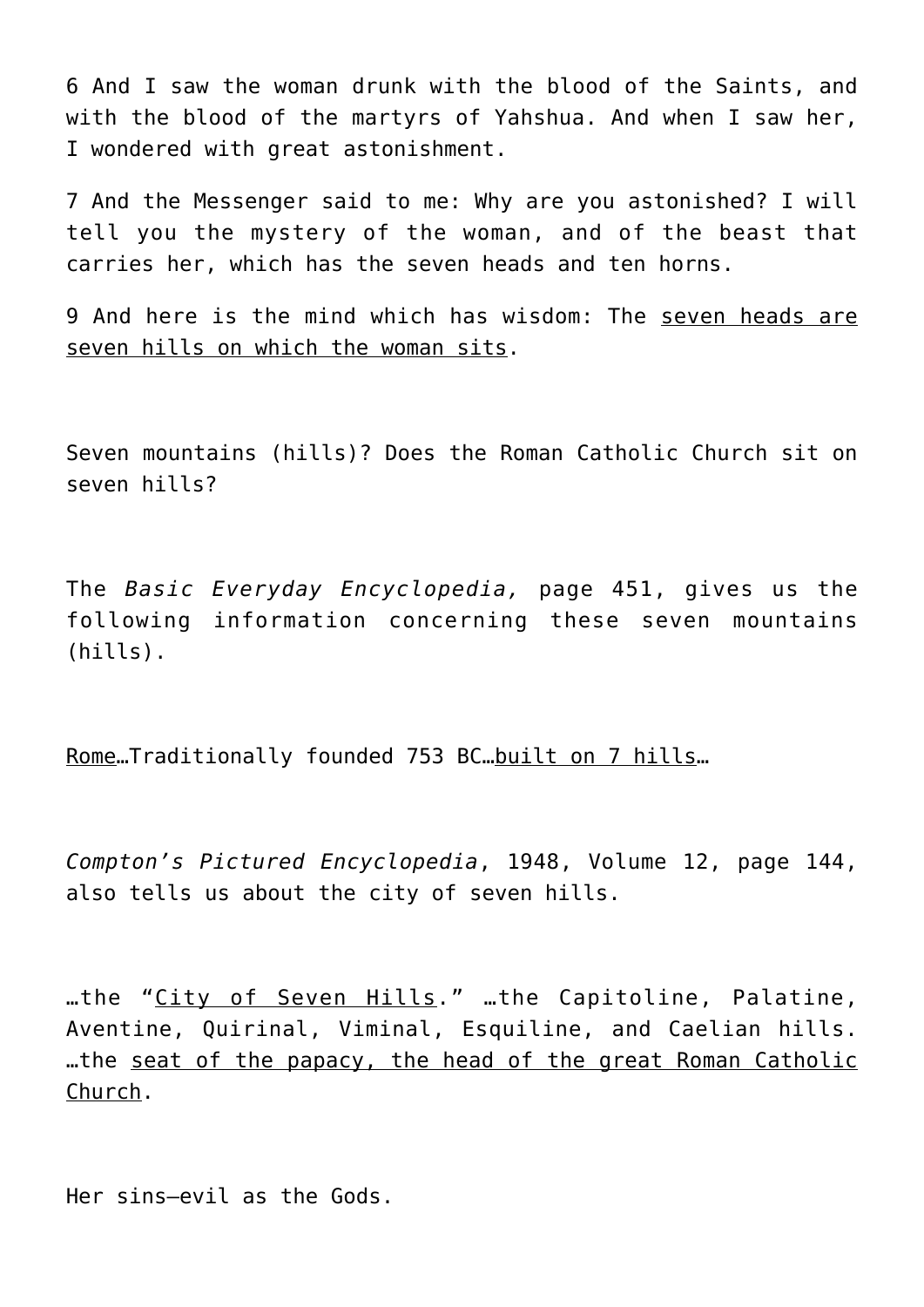# **Genesis 3:5**

For He knows that in the day you eat of it, your eyes will be opened, and you will be as Gods (elohim), knowing Righteousness and evil.

Her sins have reached into the heavens.

## **Revelation 18:1-5**

1 And after these things I saw one Messenger, who was sent from Yahweh. He had great Authority; and the nations were taught Righteousness by him.

2 And he cried mightily with a strong voice, saying: Babylon the great is fallen, is fallen, and is become the habitation of demons, and the hold of every foul spirit, and a place where its priests reject knowledge and they teach everyone to be unclean; to hate and get away from keeping the Laws.

3 For all nations have drunk of the wine of the wrath of her fornication, and the kings of the earth have committed fornication with her, and the merchants of the earth have grown rich through the abundance of her delicacies.

4 And I heard another voice from heaven, saying: Come out of her, My People, so that you do not partake in her sins, and so that you do not receive of her plagues,

5 For her sins have reached unto heaven, and Yahweh has remembered her iniquities!

**Verse 5:** notice, her sins.

Remember: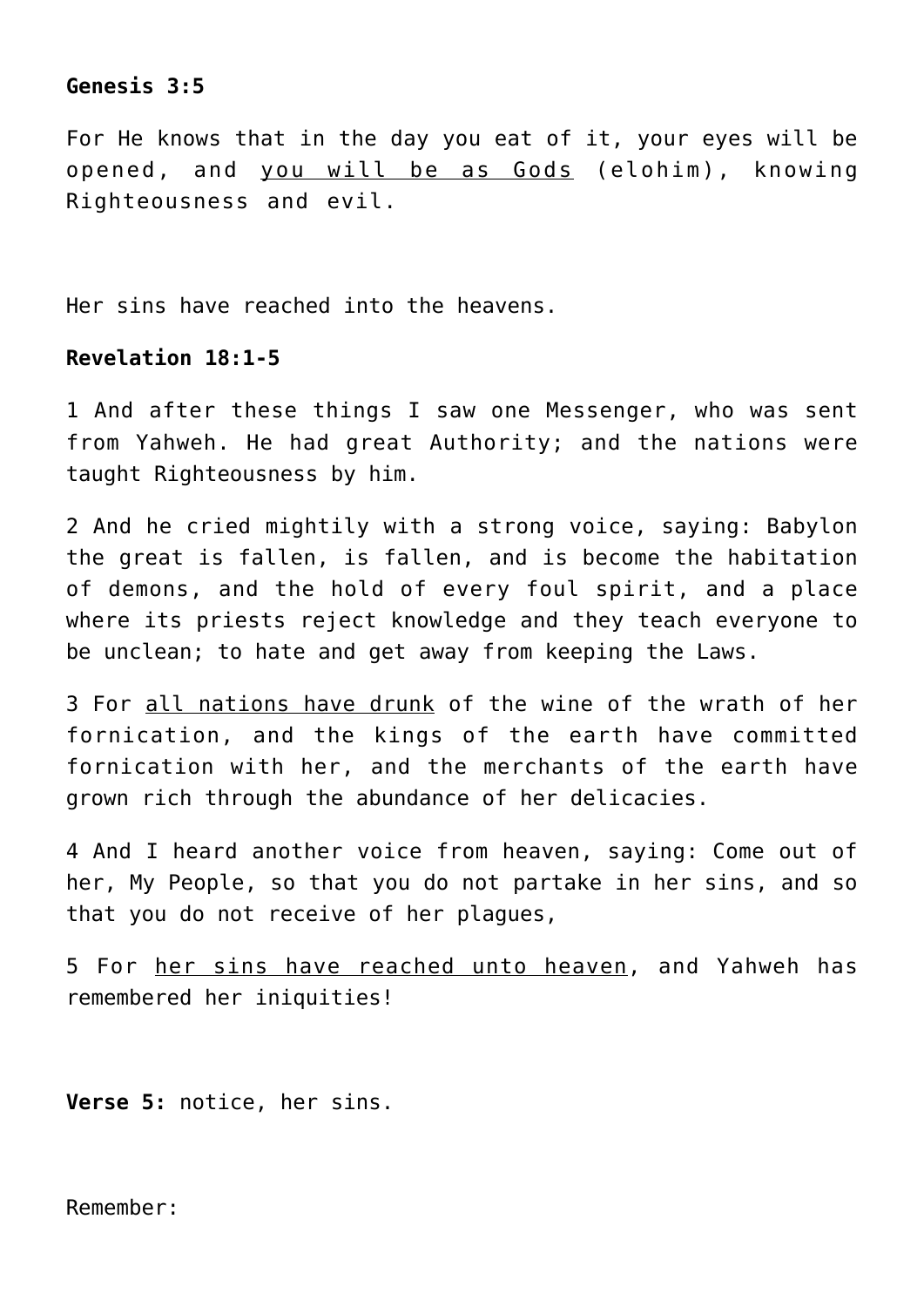## **I Yahchanan 3:8**

He who practices sin is of the devil, for the devil has sinned from the beginning. For this purpose the Son of Yahweh was manifested; that He might destroy the works of the devil.

**The Twelve Tribes**

**In Prophecy**

## **Genesis 49:1-11**

1 Then Yaaqob called for his sons, and said; Gather together, so I may tell you what will befall you in the Last Days.

2 Gather together and listen, you sons of Yaaqob; listen to Israyl your father.

3 Reuben, you are my firstborn, my might, the first sign of my strength, excelling in honor, exceeding in rank;

4 Turbulent like water, you will no longer excel; for you went up onto your father's bed, onto my couch and defiled it.

5 Simeon and Levi are brothers; their swords are weapons of violence.

6 Let me not enter their council. Let my glory not be joined to their assembly; for in anger they killed a man, and for their pleasure they hamstrung an ox.

7 Cursed be their anger, so fierce; and their fury, so cruel! I will scatter them in Yaaqob and disperse them throughout Israyl.

8 Yahdah, your brothers will praise you; your hand will be on the neck of your enemies; your father's sons will bow down to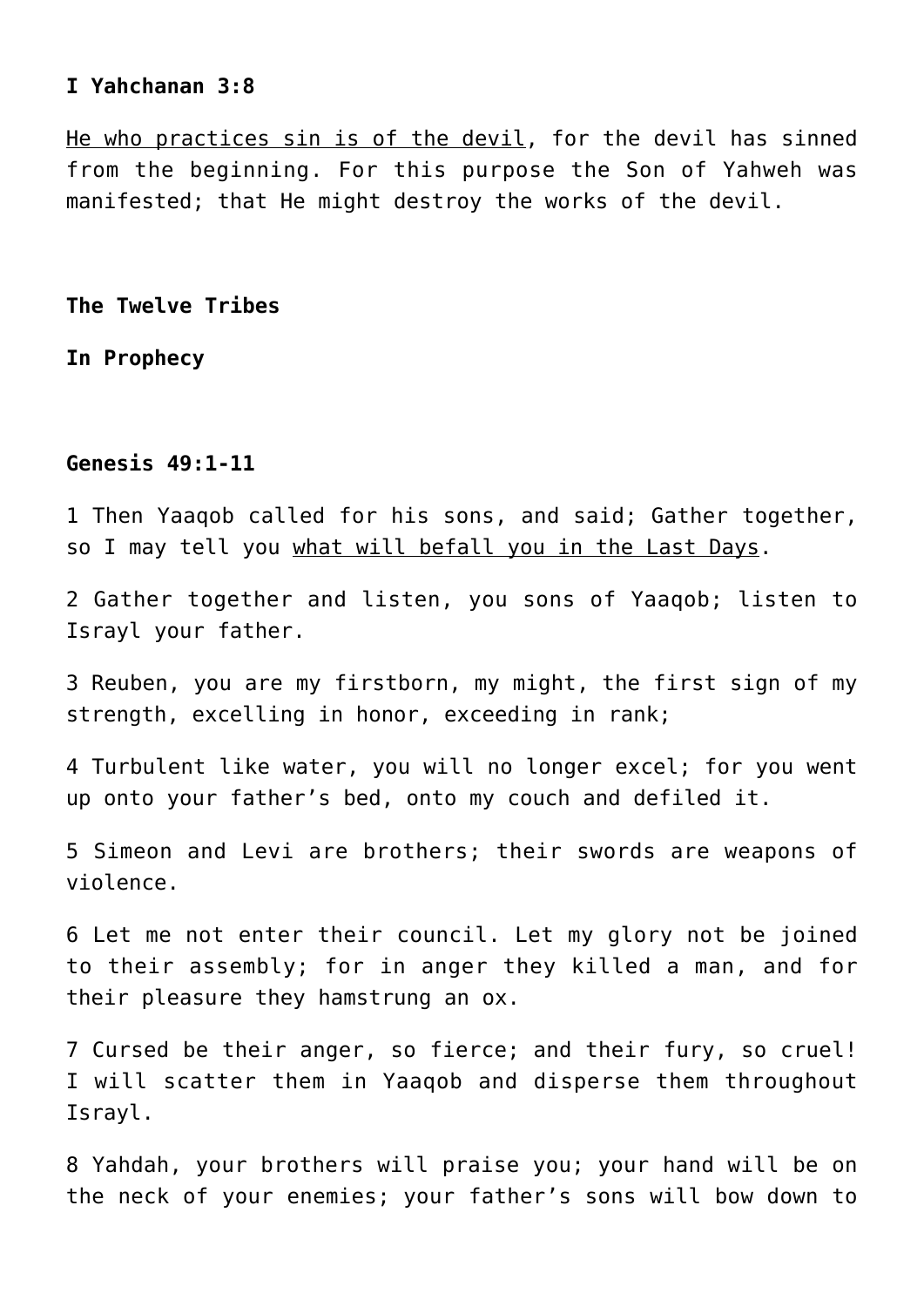you.

9 You are a lion's cub, O Yahdah; you return from the prey, my son. Like a lion, he crouches and lies down; like the lion's breed, who dares to rouse him?

10 The scepter will not depart from Yahdah, nor a ruling staff; *lawgiver,* from between his feet, until He comes to Whom tribute belongs, and the obedience of the nations is His.

11 Tethering his donkey to the vine; *tethering* his donkey colt to the choicest branch; he will wash his garments in wine; *he will wash* his robes in the blood of grapes.

**Verse 1:** Last Days.

The Last Days or The End, Yahshua referred to as 'that generation' of the bombs that will darken the sun in this generation.

The Roman Catholic Church is the leader of the kings of the earth. The elders of Israyl, shown in **Genesis 49:10** as Yahdah, still hold the scepter, and is ruling from the seven hills of Rome.

Read again:

#### **I Samuyl 8:4-8**

4 Then all the elders of Israyl gathered together and approached Samuyl when he was at Ramah,

5 Saying to him; You are old, and your sons do not walk in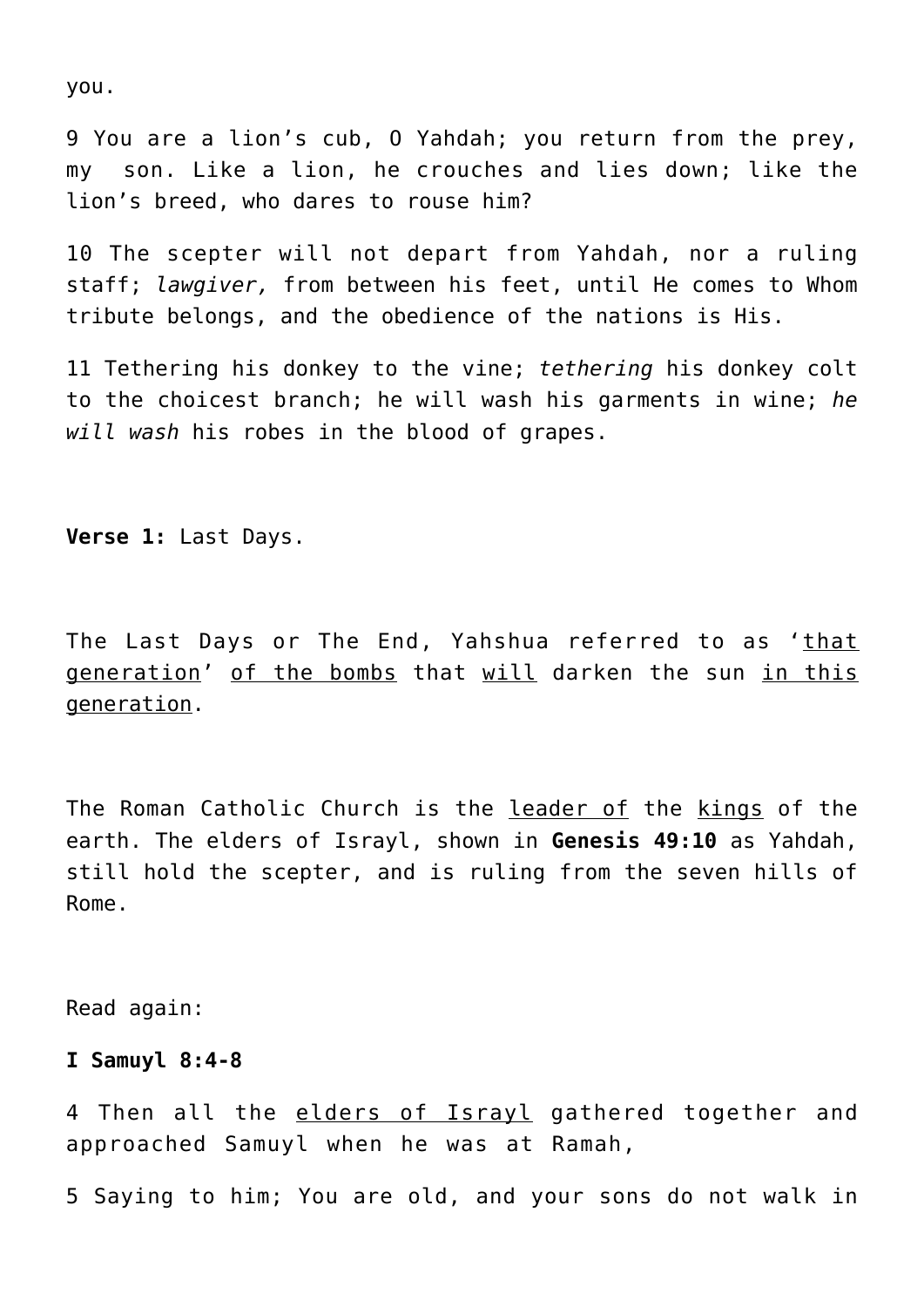your ways. Appoint us a king to judge us; just like all the *other* nations.

6 But these things displeased Samuyl, *especially* when they said; Give us a king to judge us. Then Samuyl prayed to Yahweh.

7 Yahweh answered Samuyl, and said: Listen to all the words the people speak to you, for they have not rejected you; they have rejected Me, that I should not reign over them.

8 Just as they have done to Me from the day I brought them out of Egypt, to this very day, they are now doing to you-they are forsaking Me in order to serve God(s); *elohim!*

Remember the Nimrod systen of military academies and compare:

#### **I Samuel 8:20, KJV**

That we also may be like all the nations; and that our king may judge us, and go out before us, and fight our battles.

## **I Samuel 8:20, Amplified Bible**

That we also may be like all the nations, and that our king may govern us and go out before us and fight our battles.

**The U.S. in**

**Propecy**

# **Revelation 13:1-18**

1 And I stood upon the sand of the sea, and saw a beast rise up out of the sea, having seven heads and ten horns, and upon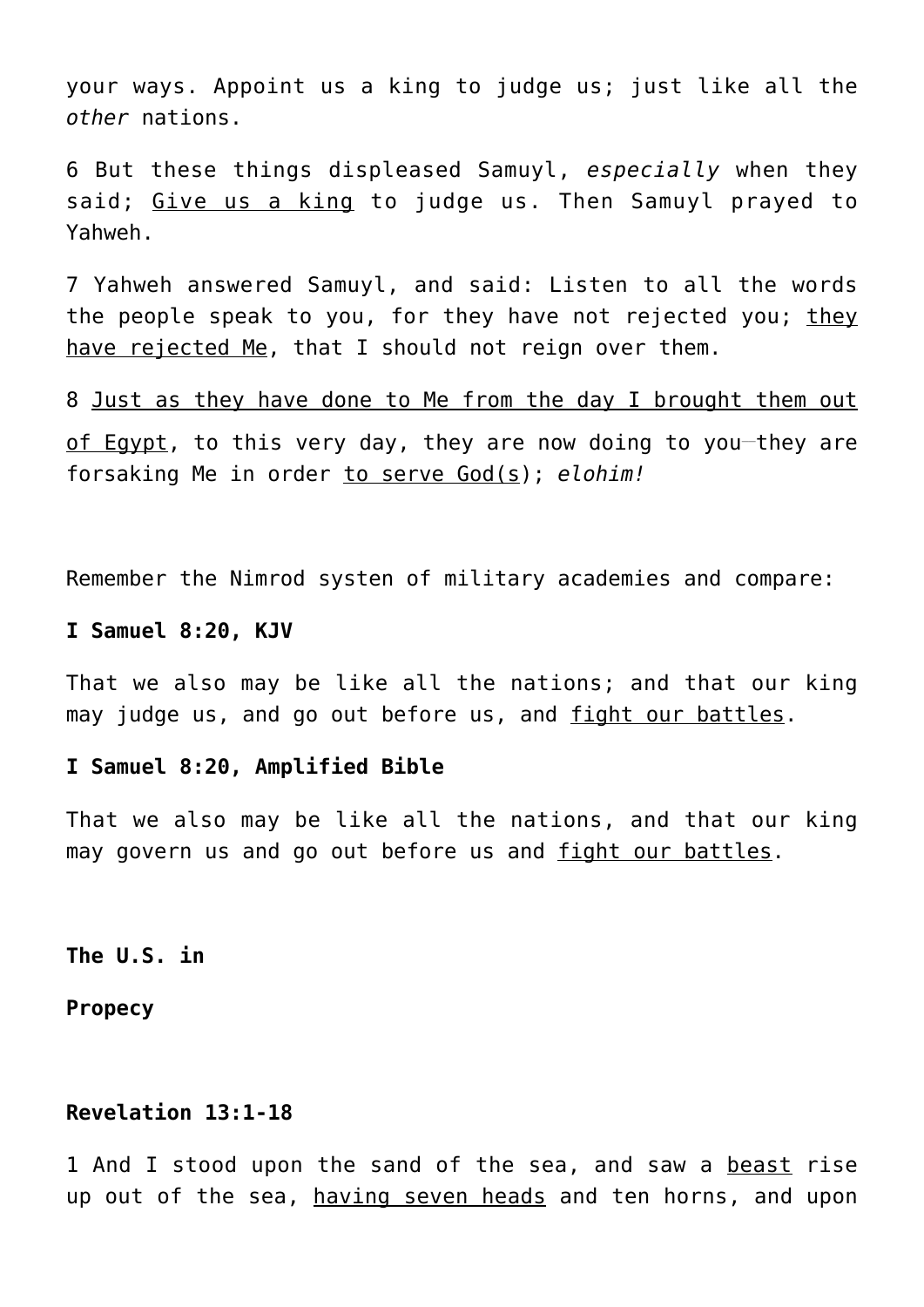his horns ten crowns, and upon his heads the names of blasphemy.

2 And the beast which I saw was similar to a leopard, and his feet were as *the feet* of a bear, and his mouth as the mouth of a lion; and the dragon gave him his power, and his throne, and great authority.

3 And I saw one of his heads, as it were, wounded to death. And his deadly wound was healed; and all the world wondered; *followed,* after the beast.

4 And they worshiped the dragon which gave power to the beast; and they worshiped the beast, saying: Who *is* like the beast? Who is able to make war with him?

5 And there was given unto him a mouth speaking great things, and blasphemies; and power was given unto him to make war for forty-two moons; *months.*

6 And he opened his mouth in blasphemy against Yahweh, to blaspheme His Name, and His House, and those who dwell in heaven.

7 And it was given unto him to make war with the Saints, and to overcome them. And authority was given him over all tribes, and peoples and languages, and nations.

8 And all who dwell upon the earth will worship him—whose names have not been written from the foundation of the world, in The Book of Life of the Lamb Who was slain.

9 If any man has an ear, let him hear:

10 He who is for captivity, will go into captivity; he who is for the sword, must be killed with the sword. Herein is the patience and the faith of the Saints*.*

11 And I saw another beast coming up out of the earth, and he had two horns like a lamb, but he spoke like a dragon.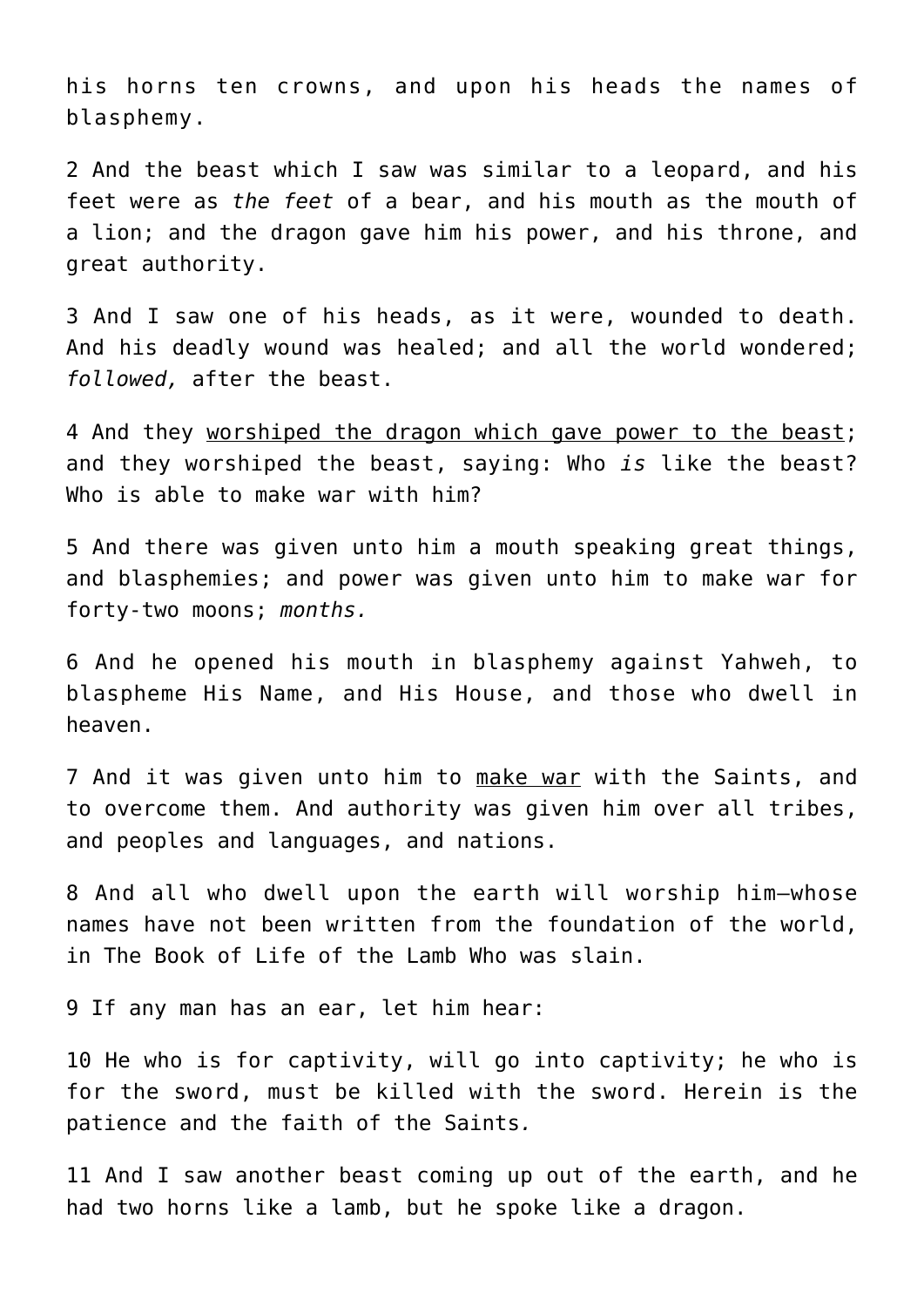12 And he exercised all the authority of the first beast before him, and caused the earth and those who dwell in it to worship the first beast, whose deadly wound was healed.

13 And he does great wonders, so that he makes fire come down from heaven on the earth in the sight of men.

14 And deceives those who dwell on the earth by those acts of power which he had authority to do in the sight of the beast; saying to those who dwell on the earth, that they should make a likeness of the beast, which had the wound by a sword, and did live.

15 And he had power to give life to the likeness of the beast, that the likeness of the beast should both speak, and cause that as many as would not worship the likeness of the beast should be killed.

16 And he causes all, both small and great, rich and poor, free and bond, that they should give to themselves a mark upon their right hands, or in their foreheads,

17 And that no one might buy or sell, unless he had the mark, or the number of his name.

18 Here is wisdom: Let him who has understanding count the number of the beast; for it is the number of a man. And his number is 666.

**Verse 13:** fire from heaven is the nuclear burning.

**Verses 14, 17:** can't buy or sell unless they have permission from the U.S. and the Vatican, who helped form the government of the U.S., setting up the power to sanction.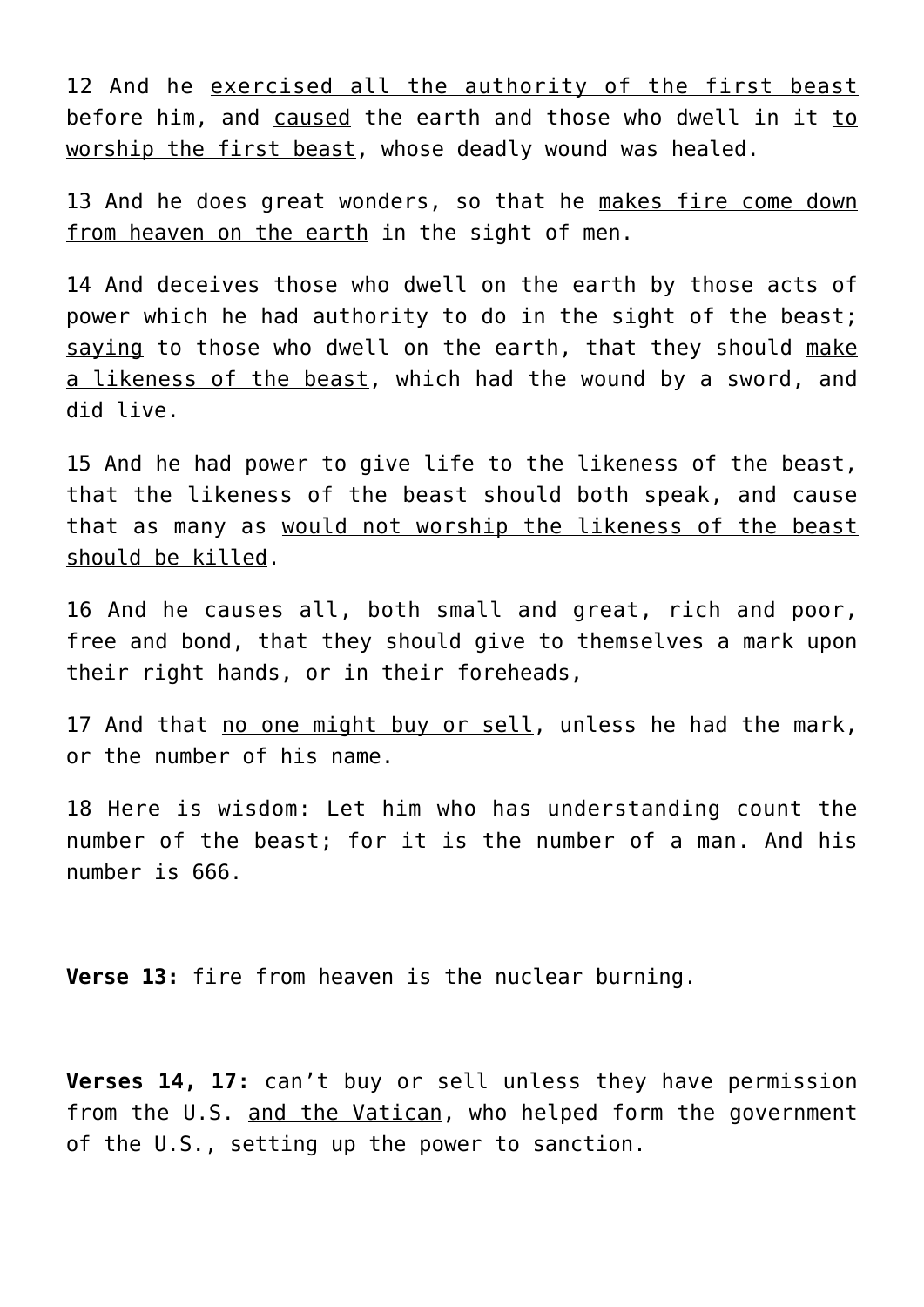# **Prophecy For This Generation**

#### **Revelation 6:3-4, 6**

3 And when He had opened the second seal, I heard the second creature say: Come and see.

4 And there went out another horse *that was* red; and *power* was granted to him who sat upon it to take peace from the earth, and that they should kill one another; and there was given to him a great sword.

6 And I heard a voice in the midst of the four living creatures, saying: A measure of wheat for a penny, and three measures of barley for a penny; and *see* you do not hurt the oil and the wine.

**Verse 6:** hurt not the oil or be sanctioned?

Remember **Revelation 13:14**: saying (teaching) let us be like the first beast.

Remember, leader of the kings; ruler of the earth.

**Revelation 17:18, 7, 9**

18 And the woman whom you saw, is that great city which reigns over the kings of the earth.

7 And the Messenger said to me: Why are you astonished? I will tell you the mystery of the woman, and of the beast that carries her, which has the seven heads and ten horns.

9 And here is the mind which has wisdom: The seven heads are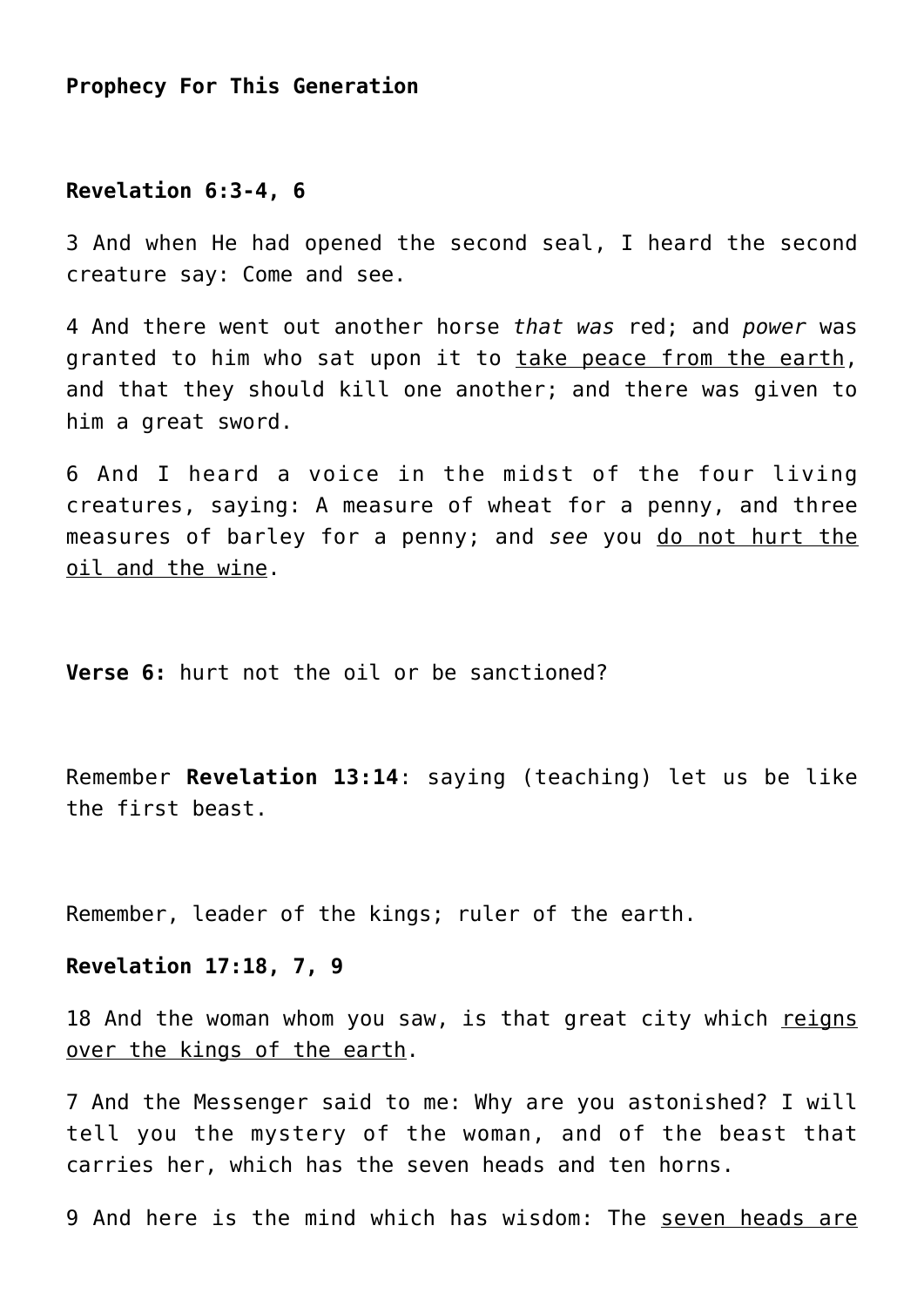**Nuclear Burning**

## **Revelation 18:8, 10, 17, 19**

8 Therefore, her plagues will come in one day—death, and mourning, and famine; and she will be utterly burned with fire; for strong *is* Father Yahweh Who judges her.

10 Standing afar off for the fear of her torment, saying: Alas! Alas! That great city Babylon, that mighty city! For in one hour your judgment has come!

17 For in one hour such great riches came to nothing! And every sea captain, and all the company in ships, the sailors, and all who earn their living from the sea, stood afar off,

19 And they cast dust on their heads, and cried, weeping and wailing, saying: Alas! Alas, that great city, in which all who had ships in the sea were made rich through her wealth! For in one hour she is made desolate.

That burning became possible in this generaiton that started in 1934.

#### **Mattithyah 24:29, 33-34**

29 Immediately, *but* after the *Great* Tribulation of those days will the sun be darkened, and the moon will not give her light, and the stars will fall from heaven, and the powers of the heavens will be shaken.

33 In the same way, when you see all these things, know that *His coming and The End of the Ages* are near, at the very door.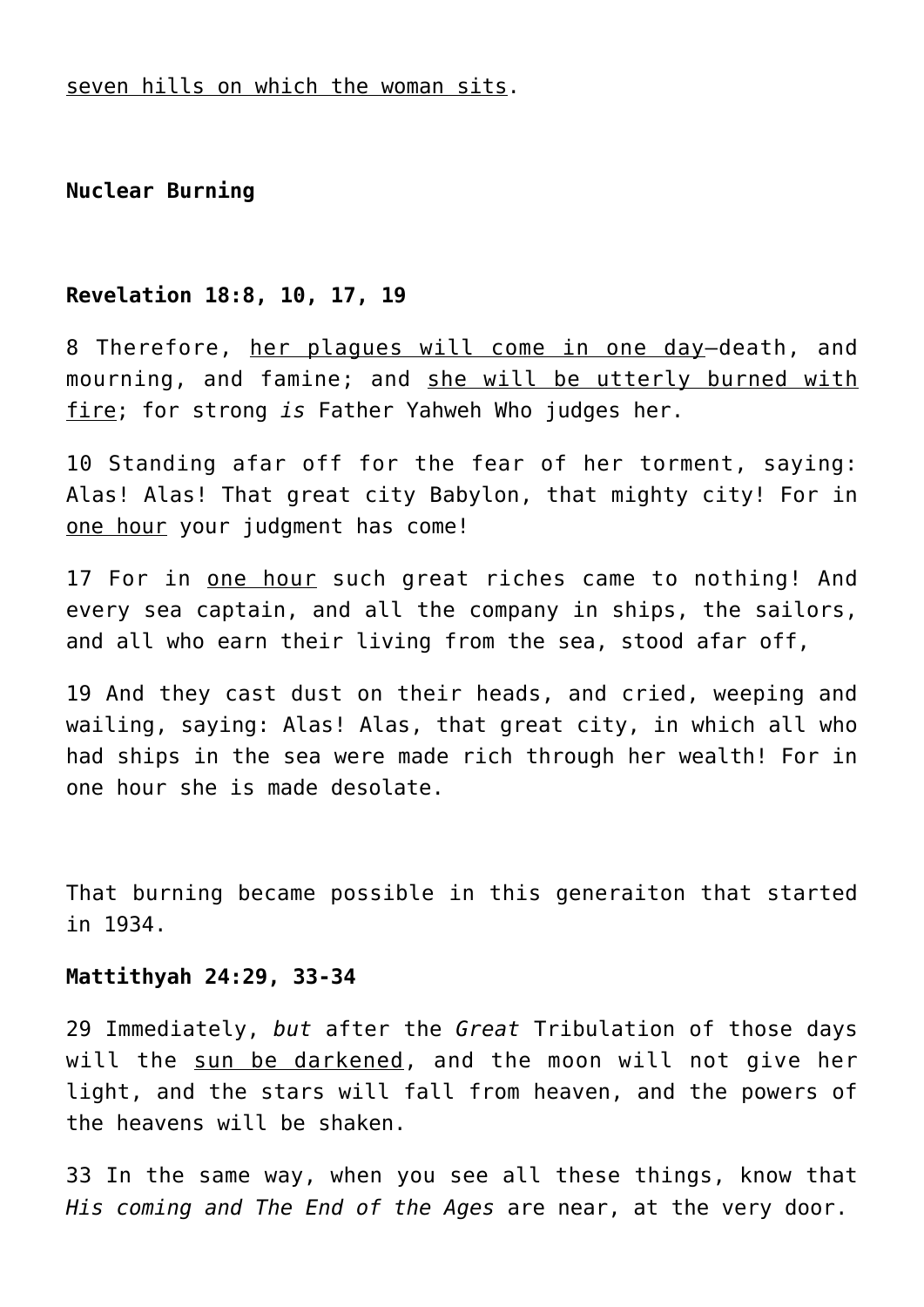34 Truly I say to you: That generation will not pass *away,* until all these things are fulfilled.

## **Revelation 18:4**

And I heard another voice from heaven, saying: Come out of her, My People, so that you do not partake in her sins, and so that you do not receive of her plagues,

Come out of her My People.

My People?

# **II Timayah 2:19**

Nevertheless, the Foundation of Yahweh stands sure, having this seal: Yahweh knows those who are His, because everyone who reverences the Name of Yahweh departs from iniquity.

# **Malakyah 4:1-2**

1 For the Word of Yahweh was given to me, saying: Behold, the day comes that will burn like an oven; and all the proud, yes, and all who do wickedly, will be stubble—the day that comes will burn them up, and it will leave them neither root nor branch.

2 But for you who reverence My Name, the Light of Righteousness will arise with healing in its wings; and you will go out, leaping like calves *released* from the stall.

# **I Corinthians 6:9-10**

9 Do you not know that the unrighteous will not inherit the Kingdom of Yahweh? Do not deceive yourselves. Neither fornicators, nor God worshipers (worshipers of elohim), nor adulterers, nor men who commit sexual perversions with boys,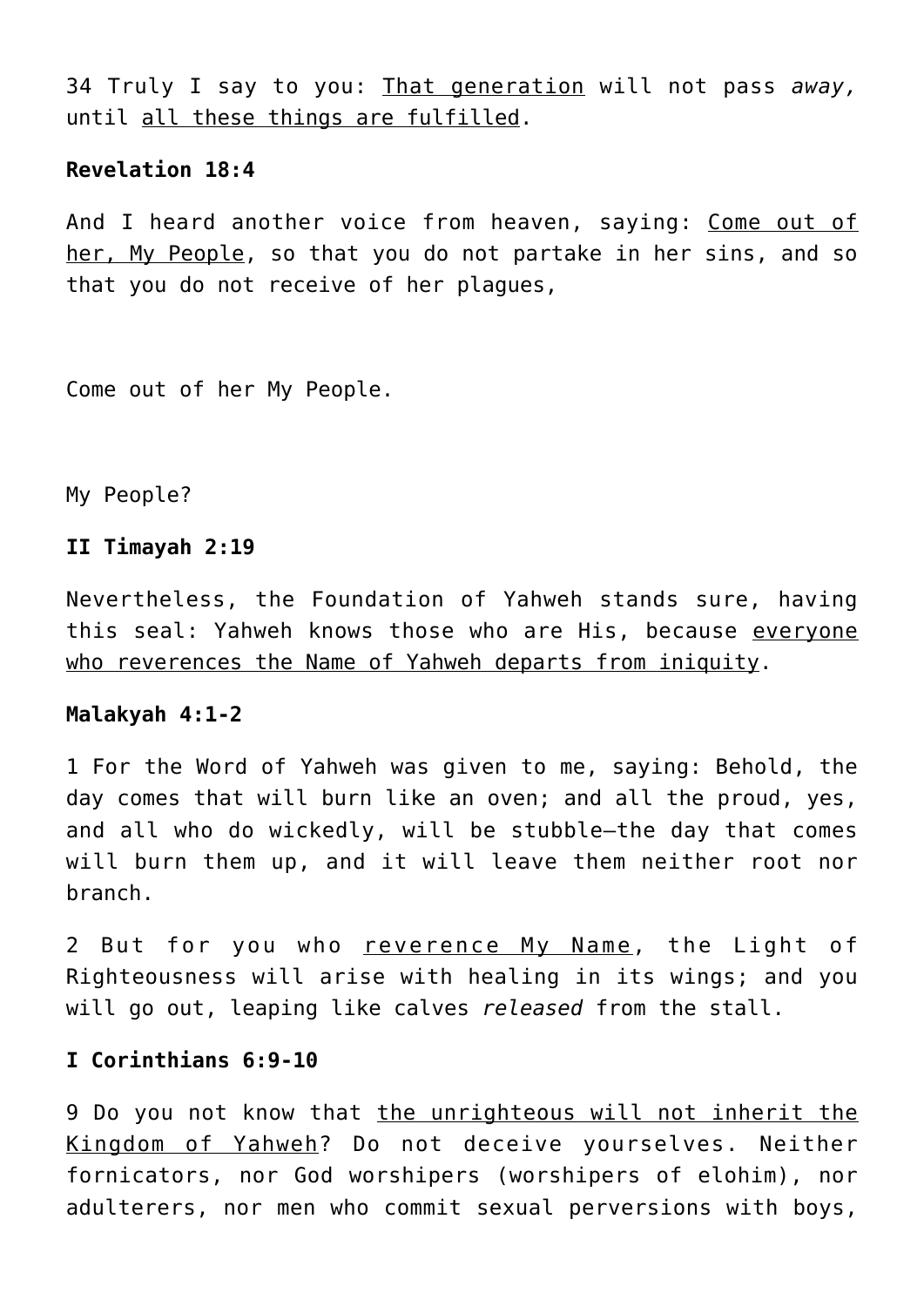nor men who commit sexual perversions with other men,

10 Nor thieves, nor covetous, nor drunkards, nor revilers, nor extortioners, will inherit the Kingdom of Yahweh.

# **II Corinthians 6:14-18**

14 Do not be unequally yoked together with unbelievers. For what fellowship has Righteousness with unrighteousness? And what fellowship does light have with darkness?

15 And what harmony can there be between Messiah and Belial; *Worthlessness: Satan?* Or what share does a believer have with an infidel; *untrustworthy, not faithful, not true nor loyal?*

16 And what agreement does The House of Yahweh have with Gods (elohim)? For we are the House of the living Father. As Yahweh has said: I will dwell in them and walk among them. I will be their Father, and they will be My People.

17 Therefore: Come out from among them and be separate, says Yahweh. Do not touch the unclean *thing,* and I will receive you.

18 I will be a Father to you, and you will be My Sons and Daughters, says Yahweh Almighty.

Come out?

#### **Acts 3:19**

Repent therefore, and be converted, that your sins may be blotted out; that times of refreshing may come from the Presence of Yahweh.

#### **Micahyah 4:1-3**

1 But in the Last Days it will come to pass *that* the mountain; *promotion,* of The House of Yahweh will be established in the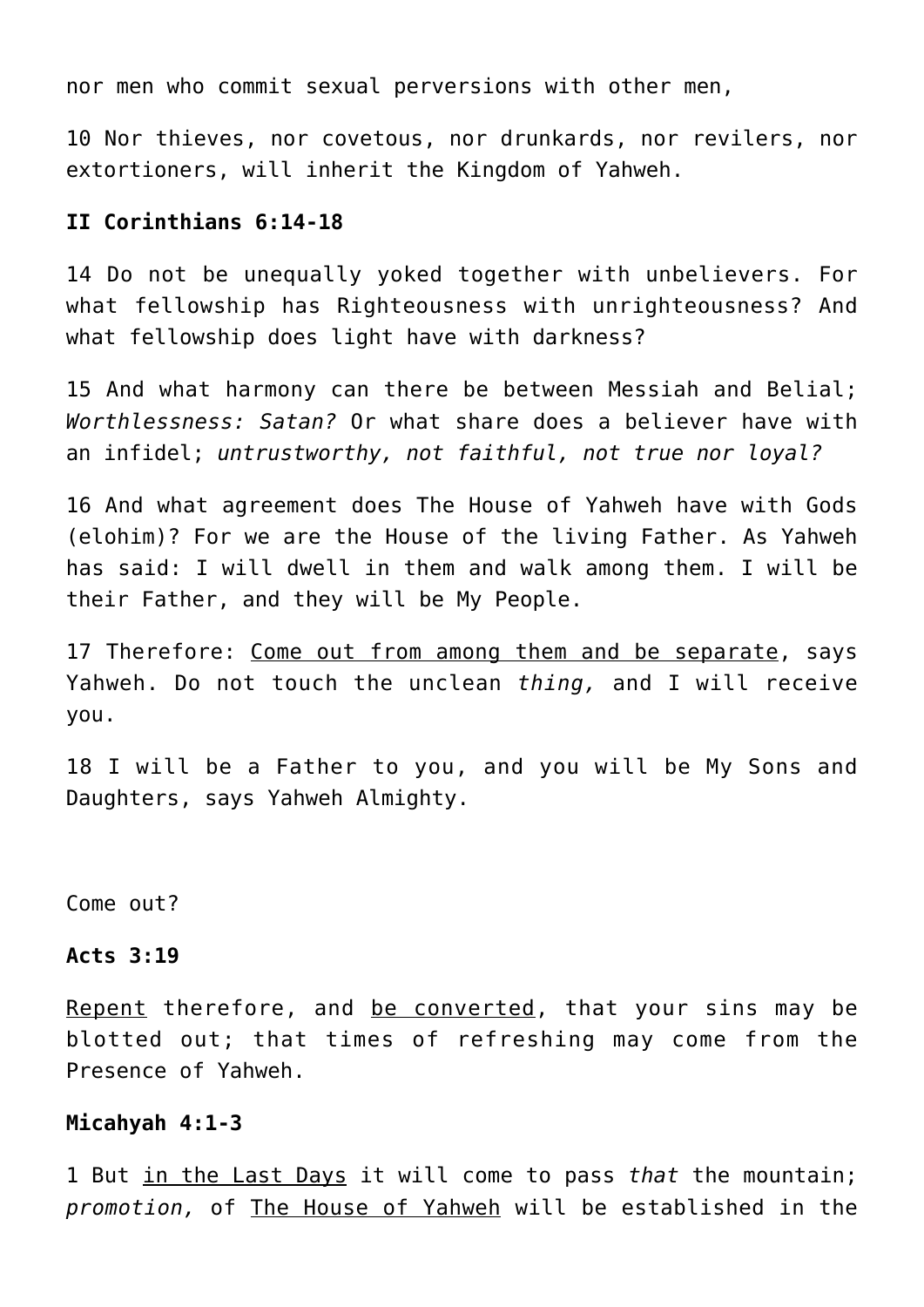chief of the nations. It will be raised above all congregations; and all peoples will *eventually* flow to it.

2 And many nations will come and say; Come, and let us go up to the mountain; *uplifting,* of Yahweh, and to the House of the Father of Yaaqob, and He will teach us of His Ways, and we will walk in His Paths. Because the Laws will depart from Zion, and the Word of Yahweh from Yerusalem.

3 And He will judge between many people, and rebuke strong nations afar off; and they will beat their swords into plowshares, and their spears into pruning hooks. Nation will not lift up sword against nation, nor will they learn war anymore.

#### **Mattithyah 6:33**

But seek you first the Kingdom of Yahweh and His Righteousness, and all these things will be added to you.

## **Mattithyah 16:18**

And I also say to you who are Kepha: That upon this Rock, YAHWEH UNITY; I will build this House; *Family: The House of Yahweh,* and the gates of sheol (hell) will not prevail against it.

# **Deuteronomy 12:5**

But you are to seek the Habitation of your Father; *The House of Yahweh—*the place which Yahweh your Father shall choose out of all your tribes to establish His Name—and there you must go.

Yahweh bless your understanding.